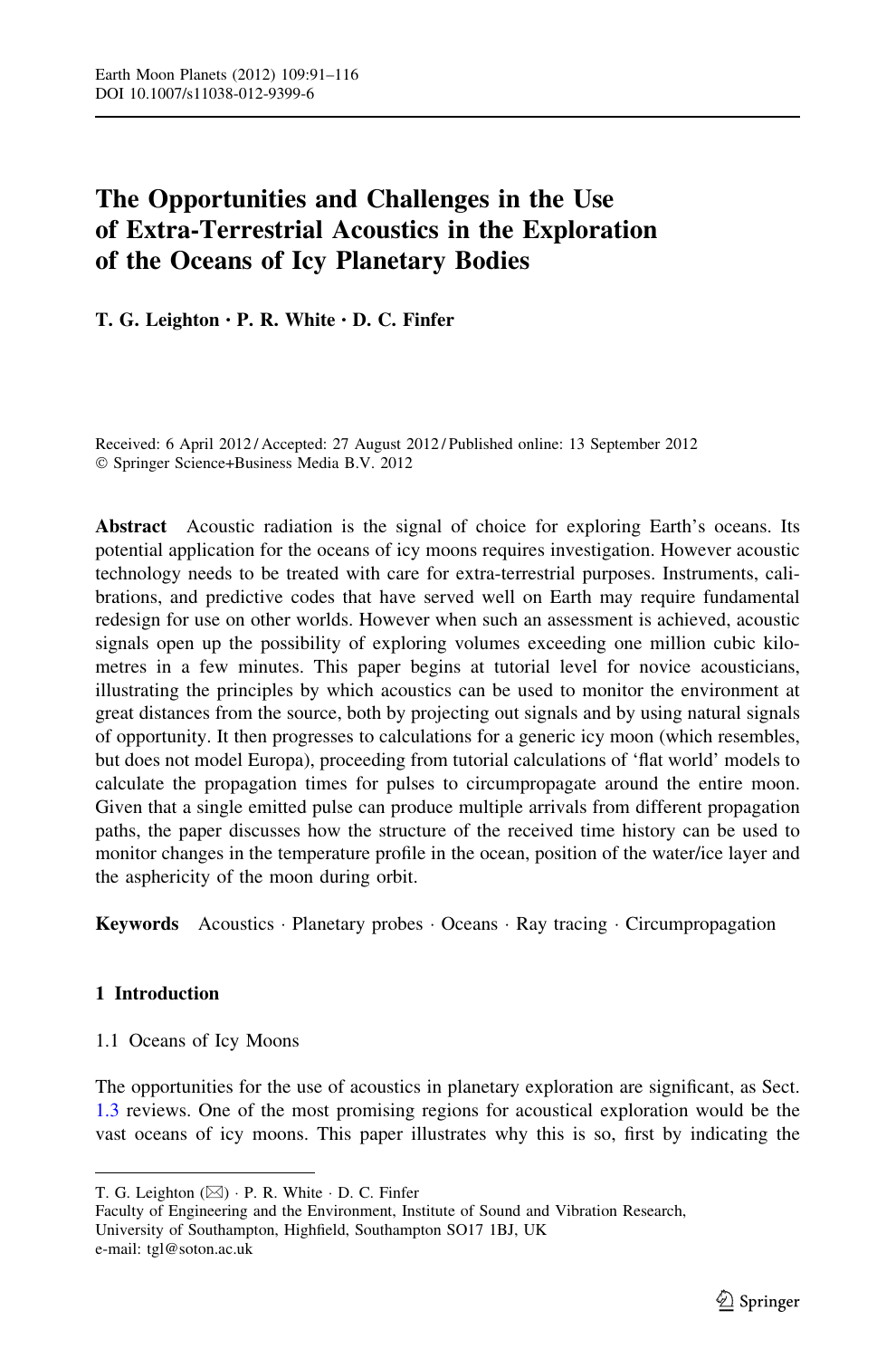advantages that acoustics have brought to ocean exploration on Earth (Sect. 1.2), and then by concentrating on propagation within the ocean of a generic icy moon (Sects. [1.4](#page-4-0) onwards).

Massive subsurface oceans are thought to exist inside all of the large icy satellites (Europa, Ganymede, Callisto and Titan) and may have existed (or still exist) inside many others, including Triton and Pluto. Such oceans are generally expected to be 100 km or more deep, beneath ice shells of 10–100 km thickness, and probably are substantially more concentrated in dissolved solutes than are Earth's oceans (Frank et al. [2006](#page-23-0); Vance et al. [2007;](#page-25-0) Sohl et al. [2010;](#page-25-0) Travis et al. [2012](#page-25-0)). The presence of such oceans have been inferred from magnetometer data (Zimmer and Khurana [2000\)](#page-25-0), Schumann resonances (Béghin et al. [2010\)](#page-23-0), and their response to tidal forces (Hussmann et al. [2006](#page-23-0)). Most recently [Iess et al.](#page-23-0) [\(2012\)](#page-23-0) inferred the presence of a probable layer of water, perhaps 200 km thick, encircling Titan beneath a surface ice shell that is perhaps up to 100 km thick. This was achieved by monitoring the variations in speed of the Cassini probe as it orbited the planet, as determined from the slight Doppler shift in the radio signals Cassini transmitted back to Earth (Rappaport et al. [2008\)](#page-25-0). Changes in Cassini's speed were attributed to changes in Titan's gravitational field as it orbits Saturn. The extent to which the gravitational field is perturbed depends on the deformation of Titan during its marginally elliptical 16-day orbit, which in turn depends on Titan's inner structure, and hence allowed the inference of the existence of a large subsurface ocean.

Although Titan is undoubtedly fascinating, being for example the only moon in the Solar System with a thick atmosphere and surface lakes, its ocean floor is probably cold and icy. Europa in contrast is widely believed to have seabed vents which emit warm water that is rich in chemicals known to be important for the generation of life (Gaidos et al. [1999;](#page-23-0) Marion et al. [2003;](#page-24-0) Lipps and Rieboldt [2005\)](#page-24-0). On Earth, seafloor hydrothermal vents support life that is not dependent on solar energy. Europa is therefore a likely candidate to receive exploratory probes in coming decades. This tutorial paper will restrict its illustrative ocean acoustical calculations to examples in the liquid water regions of a generic model moon that resembles Europa (but does not model it, because inclusion of the complexity and possible parameter ranges that represent current knowledge about Europa would detract from the clarity of the pedagogical acoustical arguments).

# 1.2 Acoustical Exploration of Earth's Oceans

In the twentieth century the concept of 'exploration' became more one of investigating volumes, not areas. The oceans occupy around 72 % of the surface area of the Earth, and around the same proportion of the volume of our planet that contains macroscopic life.<sup>1</sup> Much of this remains unexplored, more people having set foot on Earth's Moon than having visited the deepest ocean regions. Much of the ocean is devoid of significant light or oxygen, yet it is occupied by  $\sim$  250,000 species (Mason [2003](#page-24-0)), including intelligent airbreathing mammals that spend hours at a time at depths as great as  $\sim$  2 km.

Exploration and measurement of the oceans is rarely done by manned vehicles. The slow vehicle speeds mean that the volumes explored via local sampling by unmanned vehicles or remote instrumentation, cannot compare to the volumes which have been explored using acoustics. Sound pulses are the radiation of choice for covering Earth's vast oceanic volumes,

<sup>&</sup>lt;sup>1</sup> This calculation is based on an assumption that the volume of our world that contains macroscopic life encompasses the oceans, plus a blanket of atmosphere around 1 km thick, overlying a solid surface occupied to the depth of a few tens of metres, a total 'biovolume' of approximately  $1.3 \times 10^9$  km<sup>3</sup>.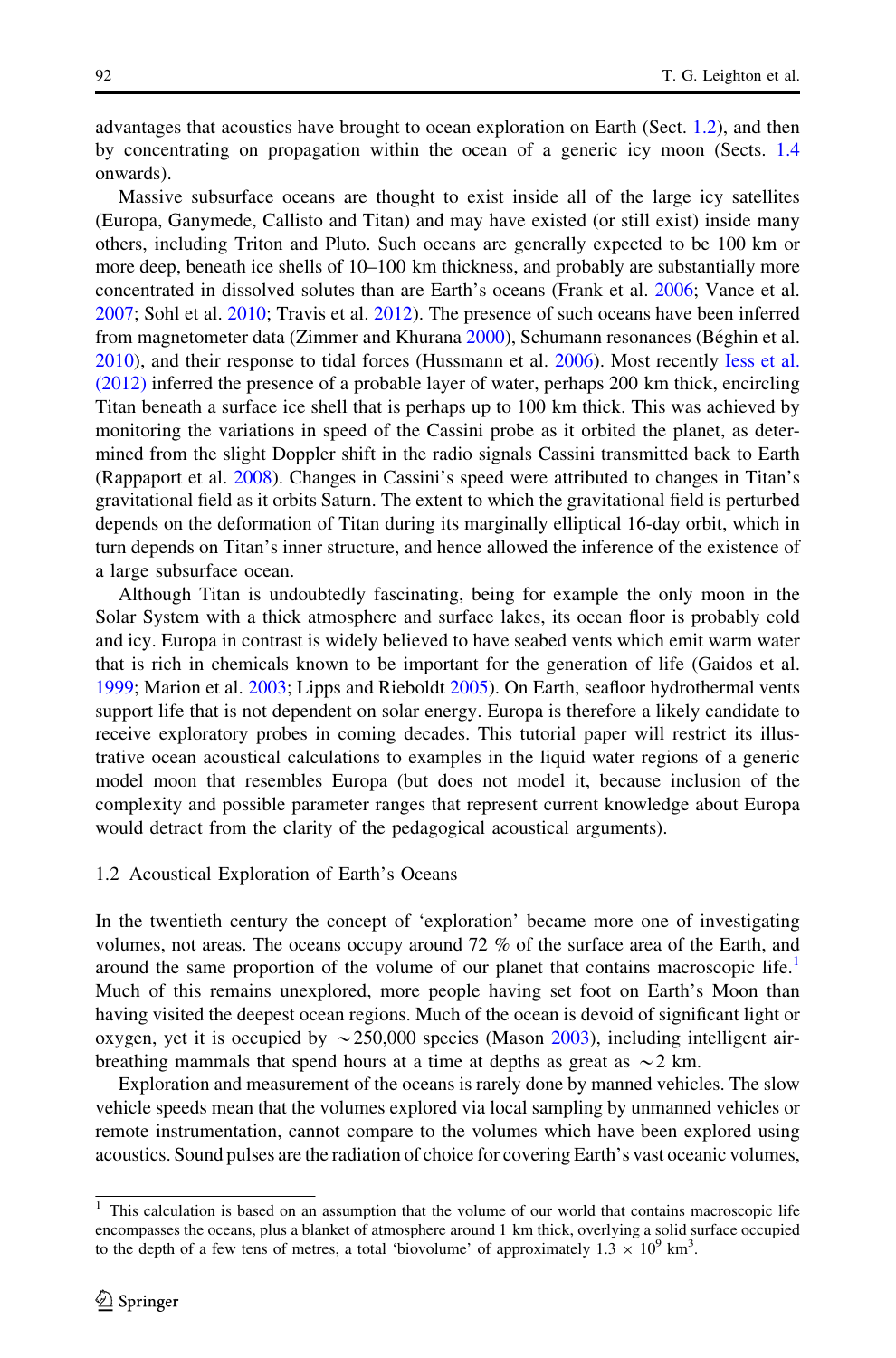

Fig. 1 Sonar image taken by MUSCLE AUV (autonomous underwater vehicle) equipped with dual sided 300 kHz synthetic aperture sonar, The data were collected during the ARISE'11 sea trial in the Ligurian coastal waters. The image shows the wreck off the coast of Riomaggiore of the passenger vessel Equa, which was built in 1930, sank in 1944, depth 34-40 m, latitude 44°3.667'N, longitude 9°45.050'E. (Image provided by NATO Undersea Research Centre)

as they travel at around 1.5 km  $s^{-1}$  with attenuations so low that they can propagate thousands of times further than an electromagnetic wave of the same frequency before falling to, say,  $1\%$  of their initial amplitudes (Leighton [1994](#page-24-0)). Even after decades of research sponsored by Government, military and industries throughout the world, acoustics still has untapped potential. This is illustrated by the fact that the echolocation capabilities of dolphins far exceed that of the best man-made sonar even though, on paper, the dolphin would appear to have inferior 'hardware' in terms of power, bandwidth etc. (Au and Martin [2012](#page-23-0)). Currently, human technology has exploited acoustics in methodologies as diverse as imaging (Fig. 1), Doppler, and the quantification and classification of targets (e.g. biomass, mines etc.). Acoustic waves can readily generate nonlinear effects, for example allowing clutter in images to be made invisible (Leighton et al. [2010](#page-24-0), [2011](#page-24-0)). Measurement of the temperature profile in the ocean was critical to the use of sonar and, more recently, understanding the significance of the oceans to weather and climate. In the past this was measured by the arduous and expensive operation of having a research ship tow an array several km long of thermocouples for weeks or months. This meant that making a snapshot of this seasonal variable was impossible over the scales of an ocean basin. In the 1990s acoustic thermometry was developed whereby a sound pulse could travel half way around the world in about 3 h, and its form on receipt at listening stations around the world could be used to compute 3D temperature maps of the ocean (Worcester et al. [1999;](#page-25-0) Dushaw et al. [2009\)](#page-23-0). With our visual acuity and eminent history of exploring space through the electromagnetic spectrum, engineers and scientists tend to consider electromagnetic sensing pre-eminent. However in the oceans its use is dwarfed by the power of acoustics.

In addition to the active acoustics demonstrated in Fig. 1, passive acoustics are used in exploration of Earth's oceans. There, natural sources of sound are rife (fauna, ice, seismic activity, weather, waves etc.), and the detection of these emissions can be interpreted to gain information about the source itself and about the propagation path from source to receiver. Passive acoustic systems generally have lower power consumption than active ones, and indeed self-powering sensors (harvesting energy from local currents) will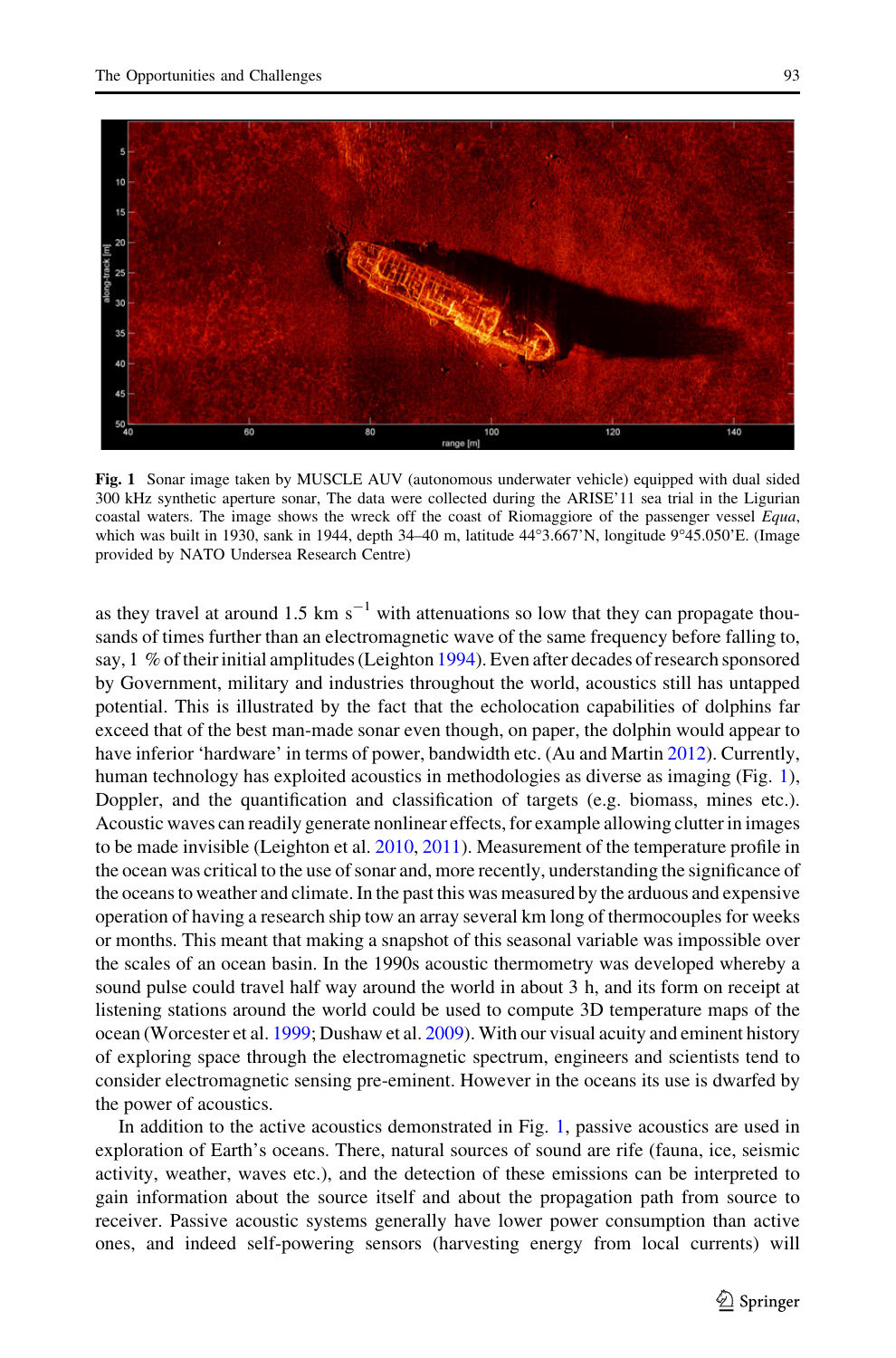<span id="page-3-0"></span>probably be deployed on Earth's seabed in the next few years e.g. for monitoring methane seeps from the seabed (Sauter et al. [2006;](#page-25-0) Leifer and Tang [2007;](#page-24-0) Cook and Masek [2009;](#page-23-0) Leighton and White [2012\)](#page-24-0). Furthermore they are rugged, relatively inexpensive, and require low bandwidth for the archiving and/or re-transmission of data (compared to, say, video). These advantages are attractive for planetary exploration.

#### 1.3 Sound in Space

Despite the wealth of images from planetary exploration, we have never actually heard the sound of another world (Muir [2007](#page-25-0); Leighton and Petculescu [2009\)](#page-24-0). Such sound carries complementary information to imaging, especially given that the available 'field of view' for a microphone array often consists of the above-ground half-space, or the full  $4\pi$  solid angle underwater; directional information can be obtained from an array of multiple sensors. Thunder, ice, subsea vents, rockslides, dust devils and cryovolcanos are just some of the likely sources of sound.

Despite the attractive features listed at the end of the preceding section, for much of the history of extraterrestrial exploration, the importance of acoustics has perhaps been underrated (Leighton [2007](#page-24-0); Leighton and Petculescu [2008\)](#page-24-0). Of the few probes that carried microphones, the most successful acoustic measurements were made by the European Space Agency's 2005 Huygens probe to Titan. Although this probe was spectacularly successful in measuring the atmospheric sound speed and estimating the range to the ground using an acoustic signal that the probe itself emitted (Fulchignoni et al. [2005](#page-23-0); Zarnecki et al. [2005;](#page-25-0) Towner et al. [2006](#page-25-0); Hagermann et al. [2007\)](#page-23-0) we still have no measurements of sounds generated by alien worlds themselves. Although microphones have been built for Mars (Delory et al. [1998](#page-23-0)), the *Mars Polar Lander* was lost during descent on 3 December 1999, and the Phoenix probe microphone was not activated (because the Mars Descent Imager system to which it belonged was deactivated for fear of tripping a critical landing system). Instead of measuring acoustic signals that had propagated to the microphone from a distance, aerodynamic pressure fluctuations on the microphone masked the soundscape on Venus and Titan missions. These aerodynamic fluctuations were caused by wind on the surface of Venus in the case of the 1982 Russian Venera 13 and 14 probes (Ksanfomality et al. [1983a,](#page-24-0) [b\)](#page-24-0) and turbulence during the parachute descent in the case of *Huygens*. They do not represent sound, but merely local pressure fluctuations that do not propagate to distance.<sup>2</sup>

Given the lack of such data from these earlier missions, some early enthusiasts for acoustics in the space community are now sceptical as to whether it will ever have useful role. However basing such an assessment on past performance presupposes that the sensor systems have been optimized for the environment in question. Cutting edge acoustical capability goes far beyond what is commercially available, yet even the latter holds potential solutions to problems that limited past missions. For example, the aerodynamic pressure fluctuations that prevented measurement of the soundscape by Venera and Huygens might have been mitigated by the deployment of appropriate microphone windshields (extraterrestrial versions of those used by journalists to report from stormy locations) or the use of two or more synchronized microphones to separate the real acoustical signals from aerodynamic pressure fluctuations (Wang and Crocker [1974](#page-25-0); Shepard and La Fontaine [1986;](#page-25-0) Sebald and Van Veen [1996](#page-25-0)). At the cutting edge, appropriate models of the

<sup>&</sup>lt;sup>2</sup> Just as waving one's hand underwater (without breaking the surface) in the bath next to a submerged ear creates a loud signal which does not propagate to elsewhere in the bath, and so is not an acoustic signal. In contrast, breaking the surface traps bubbles, which do general acoustic signals to distance.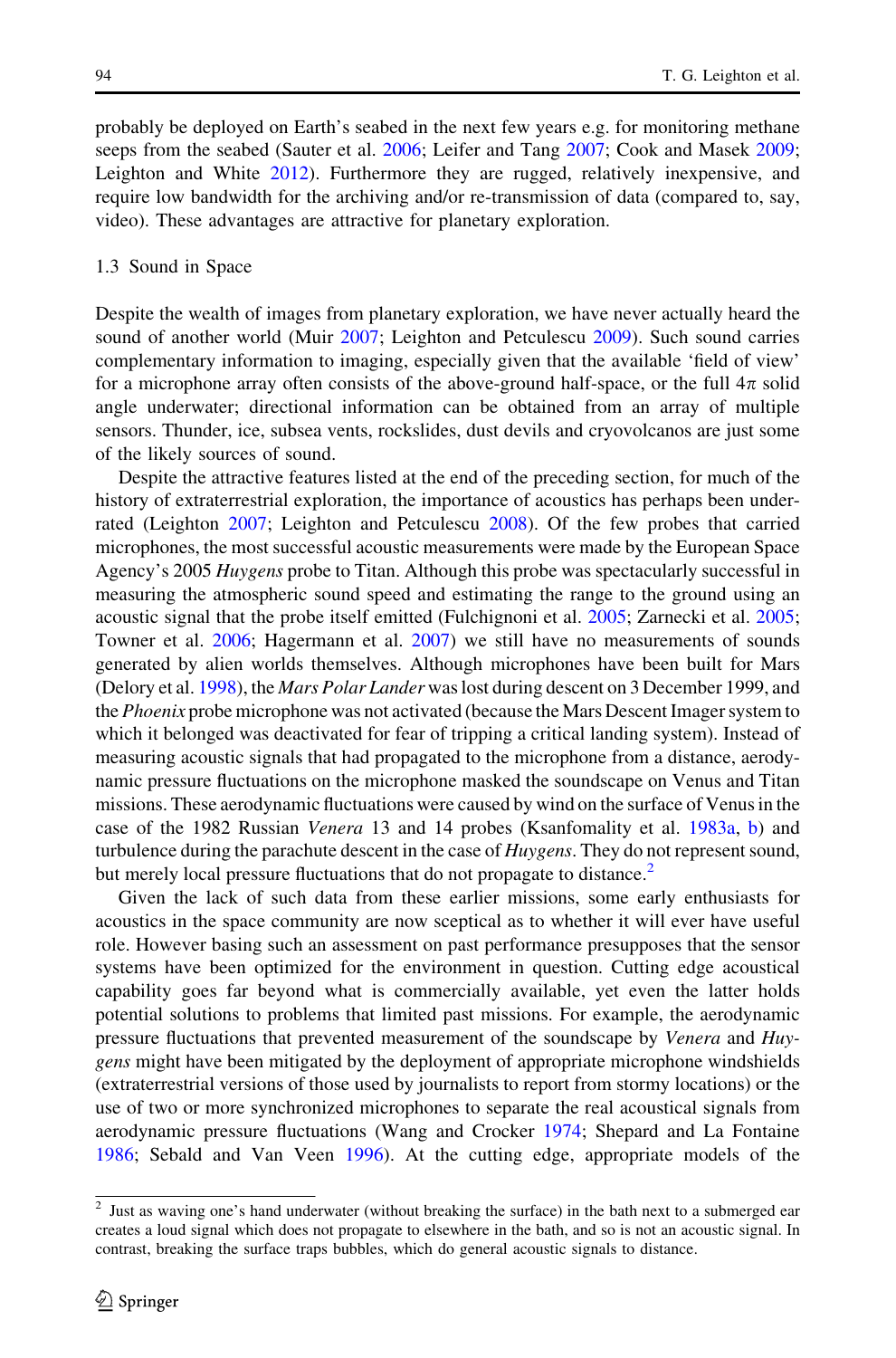<span id="page-4-0"></span>generation and propagation of sounds are today being inverted to allow the use of passive acoustics listening devices to estimate key environmental parameters (such as rainfall at sea, tornado detection, animal location, icecap erosion, crack formation in aircraft wings, erosion in hydroelectric turbines, and the progress of medical treatment, in addition to the established techniques for seismic and global test ban monitoring (Medwin [2005](#page-24-0); Leighton et al. [1998,](#page-24-0) [2003,](#page-24-0) [2008a](#page-24-0); Stafford et al. [1998;](#page-25-0) White et al. [2006](#page-25-0); Bass and Yan [1994;](#page-23-0) Hadcock et al. [1991;](#page-23-0) Brecht and Ginzkey [2000](#page-23-0)). Given the vast expense involved in sending an acoustic sensor to another world, it is important that that sensor be properly designed for the alien environment, and that the data it detects be sufficiently free of artefacts so that it can be interpreted correctly. Detailed modelling of acoustic characteristics of alien worlds is therefore vital to the design of instrumentation, the planning of the acoustical components of the missions, and the correct interpretation of the data. If the astronaut from the future is walking down a Martian hillside, looking downwards, can we design microphones to warn him of the fall of a rock dislodged behind him? Since acoustic absorption is so great in the atmosphere of Mars (Petculescu and Lueptow [2007\)](#page-25-0), then perhaps a space suit for that planet would need its 'ears' on its boots (as opposed to helmet) so that they can pick up ground-transmitted signals. The temptation to treat acoustics as a known science with off-the-shelf components that can be adapted for planetary probes should be avoided. For example, state-of-the-art acoustical engineering shows that a longstanding design of an acoustical sensor proposed for Venus, and now under consideration for use in the gas giants, would generate misinformation unless a very careful choice of materials is made (Jiang et al. [2011\)](#page-23-0). As another example, fluid loading effects (usually ignored on Earth) could generate discrepancies of tens of percent in the natural frequencies and hence calibrations of sound sources and sensors that are designed and calibrated on Earth and then sent to Venus (Leighton [2009](#page-24-0)). Underestimation of the acoustical problems of a mission will lead to wasted effort. However rigorous acoustics, followed through from fundamentals to final application, allow appropriate acoustical protection of components during launch [\(Leighton et al. 2012\)](#page-24-0), prediction of the sounds of Titan's lakes (which in turn allows appropriate instruments to be designed to hear these sounds—Leighton et al. [2005;](#page-24-0) Ainslie and Leighton [2009](#page-22-0)), and assessment of ways in which acoustics can be used to explore icy moons.

#### 1.4 Generic Icy Moon Model

Of the many environments where acoustics could provide a useful tool, the oceans of icy moons are particularly interesting, because they are inaccessible to probes, and merit sampling over vast distances.

This paper sets up a generic model ocean in an icy moon and proceeds through a tutorial to illustrate key acoustical principles by undertaking 'flat world' propagation calculations (Sect. [3](#page-9-0)). The advantage of such calculations is that they can be done analytically and explain all the principles behind the numerical calculations required when the curvature of the moon is taken into account (Sect. [4\)](#page-12-0). Discussion of the errors inherent in using flat world model (Sect. [4.1](#page-13-0)) is used to progress from the tutorial stage to express the results of the numerical model for the curved world (Sect. [4.2](#page-14-0) onwards).

The generic icy moon is chosen to resemble Europa, but not mimic it because the complexity and uncertainty associated with key parameters in Europa would muddle the tutorial element. Several notable acoustical investigations have in the past featured Europa. Kovach and Chyba ([2001](#page-24-0)), Makris [\(2001](#page-24-0)), Makris et al. ([2001\)](#page-24-0) and Lee et al. ([2003](#page-24-0)) produced pioneering studies which modelled acoustic propagation in the ice and the sub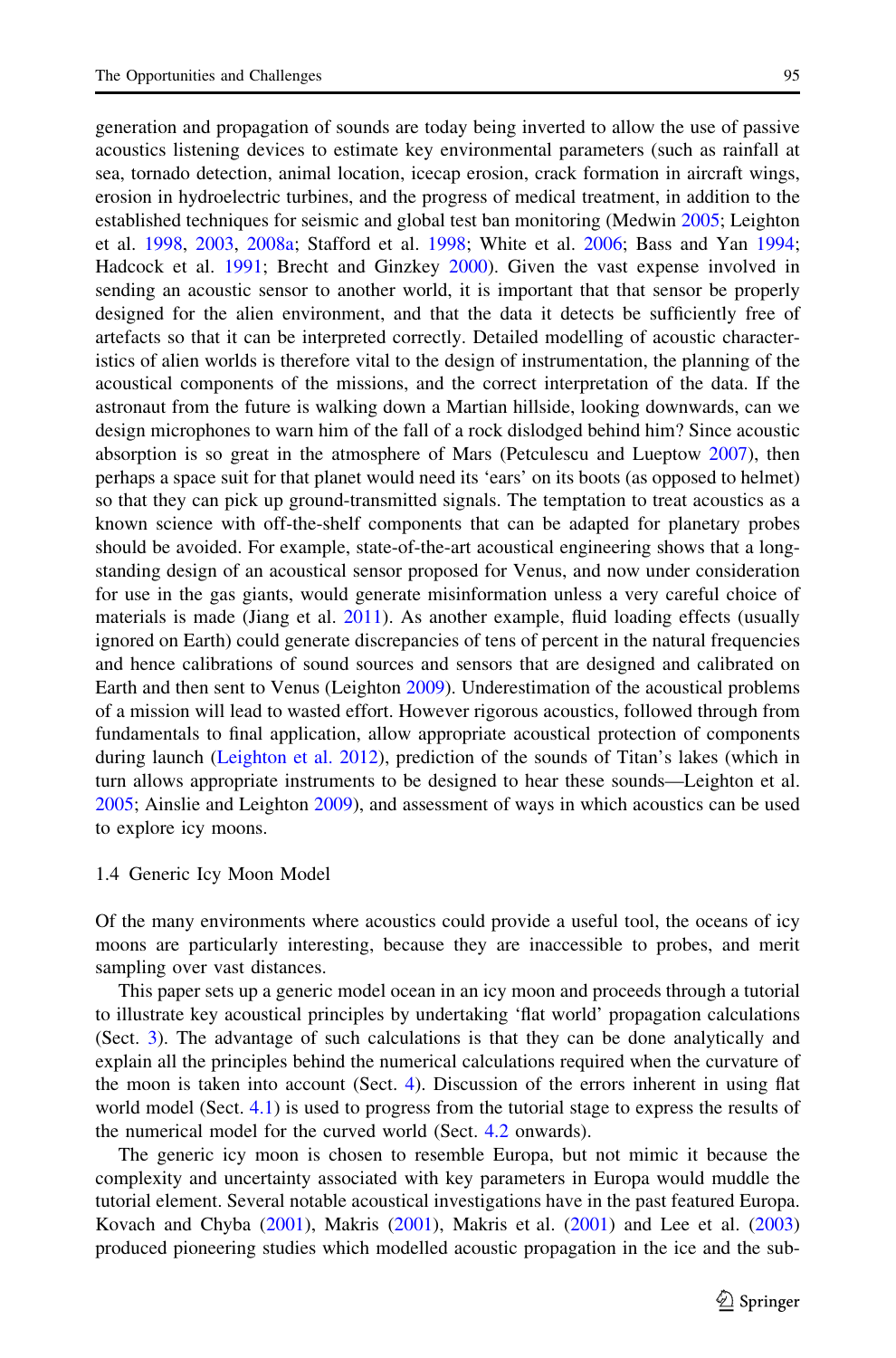ice ocean of Europa. They opened the way for assessing Europa's ice and ocean using acoustical signals of opportunity, generated by natural processes in the ice, ocean or below the seabed (Crawford and Stevenson [1988;](#page-23-0) Schenk and McKinnon [1989](#page-25-0); Hoppa et al. [2000;](#page-23-0) Greenberg [2002](#page-23-0); Lee et al. [2003,](#page-24-0) [2005;](#page-24-0) Nimmo and Schenk [2006;](#page-25-0) Panning et al. [2006\)](#page-25-0). However propagation over distances characteristic of the depths of Europa's oceans (which exceed the maximum depths of Earth's oceans by an order of magnitude), or propagation over the length-scales that typify the separation of major ice cracking events that could generate sources of opportunity for acoustic measurements, require use of a model which departs from those developed for terrestrial use (Leighton et al. [2008b\)](#page-24-0).

Perhaps the most important feature in the use of acoustics to explore the deep ocean has been our ability to model the way sound rays refract in response to variations in water temperature and hydrostatic pressure (and to a lesser extent, other features, notably salinity). This will be introduced in Sect. [2.](#page-6-0) In Earth's deep ocean water, hydrostatic pressure is almost always the dominant term, because at depths of 1 km or more from the air/sea boundary the temperature usually does not change significantly, whereas the hydrostatic pressure increases inexorably by roughly an additional 1 bar  $(10^5 \text{ Pa})$  with every 10 m extra depth. From the simplest student algorithm to the most sophisticated 3D code for ocean acoustic propagation on Earth, the hydrostatic pressure  $(P_h)$  is expressed as  $P_h = \rho_w g_z$ , where  $\rho_w$  is the liquid density, g is the acceleration due to gravity (taken in Earth ocean calculations to be constant at the value it had at the air/sea interface), and  $z$  is the depth below the air/sea interface on Earth. However characterising the hydrostatic pressure as  $P_h = \rho_w gz$  is an approximation derived from the exact expression  $\nabla P_h = \rho_w g$ . The relationship  $P_h = \rho_w gz$  only arises when  $\nabla P_h = \rho_w g$  is integrated and two assumptions are made: that  $g$  does not vary with  $z$ , and that the Earth is flat, allowing the equivalence  $\nabla \equiv \partial/\partial z$ . These approximations can lead to very large errors when applied to bodies of similar dimensions to Europa's structure (Leighton et al. [2008b](#page-24-0)). This is because the substantial depth of the ocean ( $\sim$ 100 km) leads to significant variation of the gravitational acceleration through the water column, and the change in radial distance from the planet's core is so great, and so close to the core, that  $\nabla \neq \partial/\partial z$ . Consequently, the established codes for ocean acoustic propagation on Earth cannot be applied to the oceans of icy moons without caution.

A more obvious limitation of the 'flat world' model is when the acoustic propagation occurs to ranges that are an appreciable fraction of the planet's radius. Under such circumstances it is not just details of the ray path which deviate from the flat world model, but so too do the locations of the seabed and upper ocean surface. An extreme case of this is circumpropagation, the propagation of sound through the liquid ocean, right around the planet under the ice and back to the source. In such propagation, three-dimensional refocusing might occur at the source and at the point on the planet opposite the source (because, in simple terms, the spreading losses that occur during propagation over one hemisphere are, for ideally spherical conditions, reversed on the broad scale as the waves propagate over the other hemisphere). Because of these key end-points, circumpropagation provides scenarios which can be studied using simple calculations to assess sensitivities in a transparent manner.

Section [2](#page-6-0) sets up the generic icy moon ocean model that is used throughout this paper. It is used in Sect. [3](#page-9-0) (for 'flat world' modelling) and in Sect. [4](#page-12-0) (in a circumpropagation model) to demonstrate how the environmental parameters can affect the propagation. A long term goal of such studies is the demonstration of how the inversion of measured acoustic propagation could be used to estimate or monitor the values of those parameters. This is specifically demonstrated in Sect. [3](#page-9-0) by considering how a sound pulse from a probe on the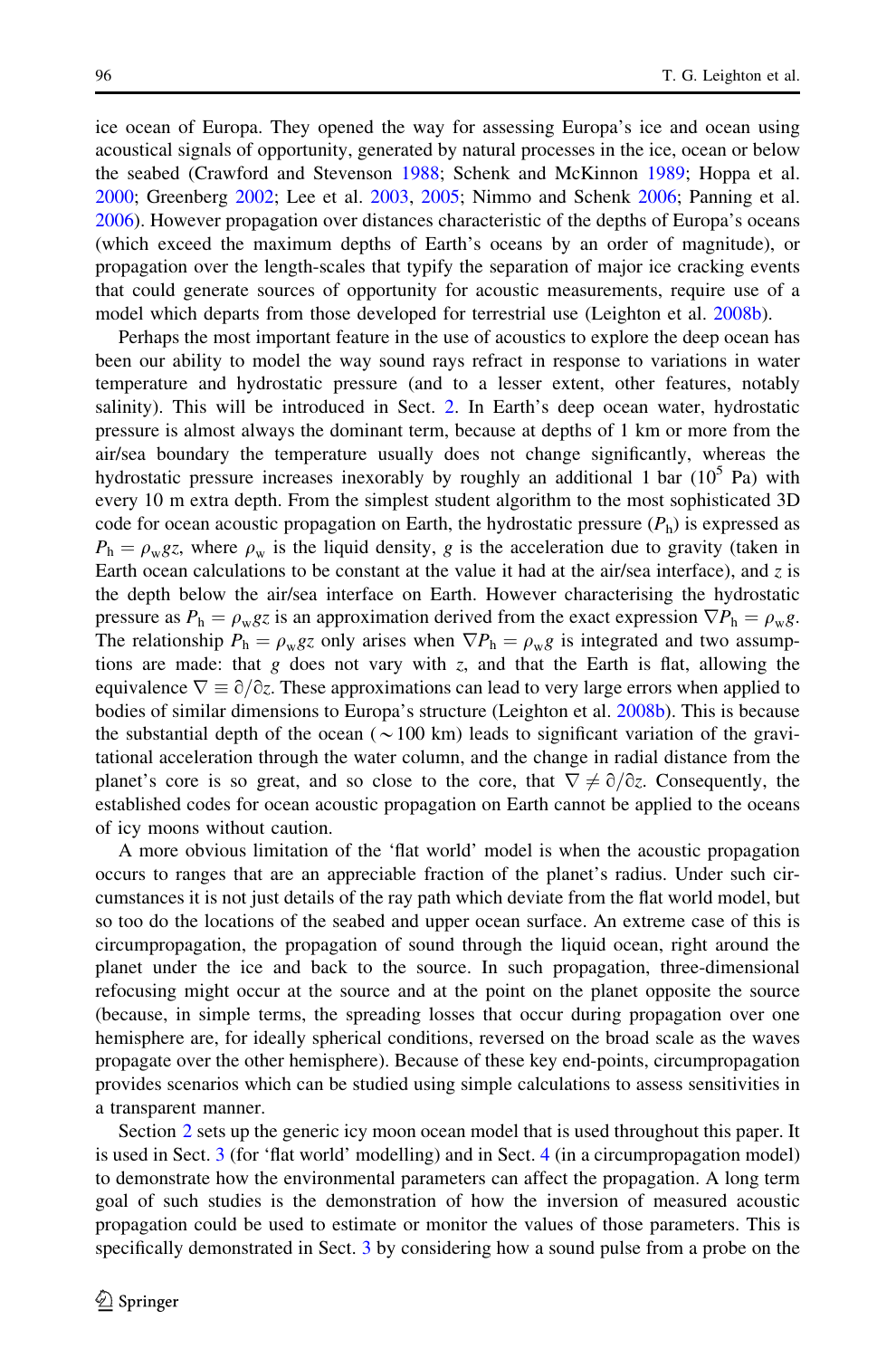<span id="page-6-0"></span>seabed can be used to test models of the ocean temperature for hundreds of kilometres around the probe in a few minutes. These flat world calculations are replaced in Sect. [4](#page-12-0) by propagation predictions for a simple model which assumes uniform temperature throughout the ocean (not an unreasonable first order model, given the presence of convection; Grasset et al. [2000](#page-23-0)), for the case of propagation of sound around the planet back to the source (circumpropagation). Whilst the assumed conditions only pertain to the generic icy moon model ocean, and are not specific predictions for any given world, they serve to demonstrate the sensitivity of the arrival times to the ocean temperature, and to the positions of the seabed and the base of the ice shell. In particular it shows how monotonic change in a particular environmental parameter (such as moon shape or ocean temperature) during orbits around a planet and sun, can result in qualitative changes to the ray paths and hence threshold discontinuities in acoustic travel times. As a result, the effect on observables such as the arrival times can be very much greater than a simple linear scaling would predict.

# 2 Method

#### 2.1 Refraction in the Generic Icy Moon Ocean

The calculations will be done for an idealised spherical layered moon. The general features and scales resemble Europa (Nimmo et al. [2007\)](#page-25-0) but the parameter values chosen, and their depth dependence (or lack of it) are not meant to describe Europa, but to provide a simple tractable model world in which the baseline illustrations of this paper can be undertaken. In this way the potential of acoustics can be illustrated for a non-acoustician readership, without being complicated by a mass of detail as the possible effects of the allowable ranges of structure, composition, time-dependencies etc. currently attributed to Europa (VanHoolst et al. [2008](#page-25-0)).

The model spherical world has an outer radius  $R_{\text{outer}}$ , where a layer of ice (of thickness  $h_{\text{ice}}$ ) overlies an ocean (of thickness  $R_{\text{ice}} - R_{\text{bed}}$ ) that is assumed (for the moment) to have a uniform temperature. The geometry is shown in Fig. 2, and the parameter values for this ocean, are as follows. The outer radius of the world (the distance from the centre to the top of the ice layer) is  $R_{\text{outer}} = 1,560,800 \text{ m}$ . The radius at which the seabed occurs is



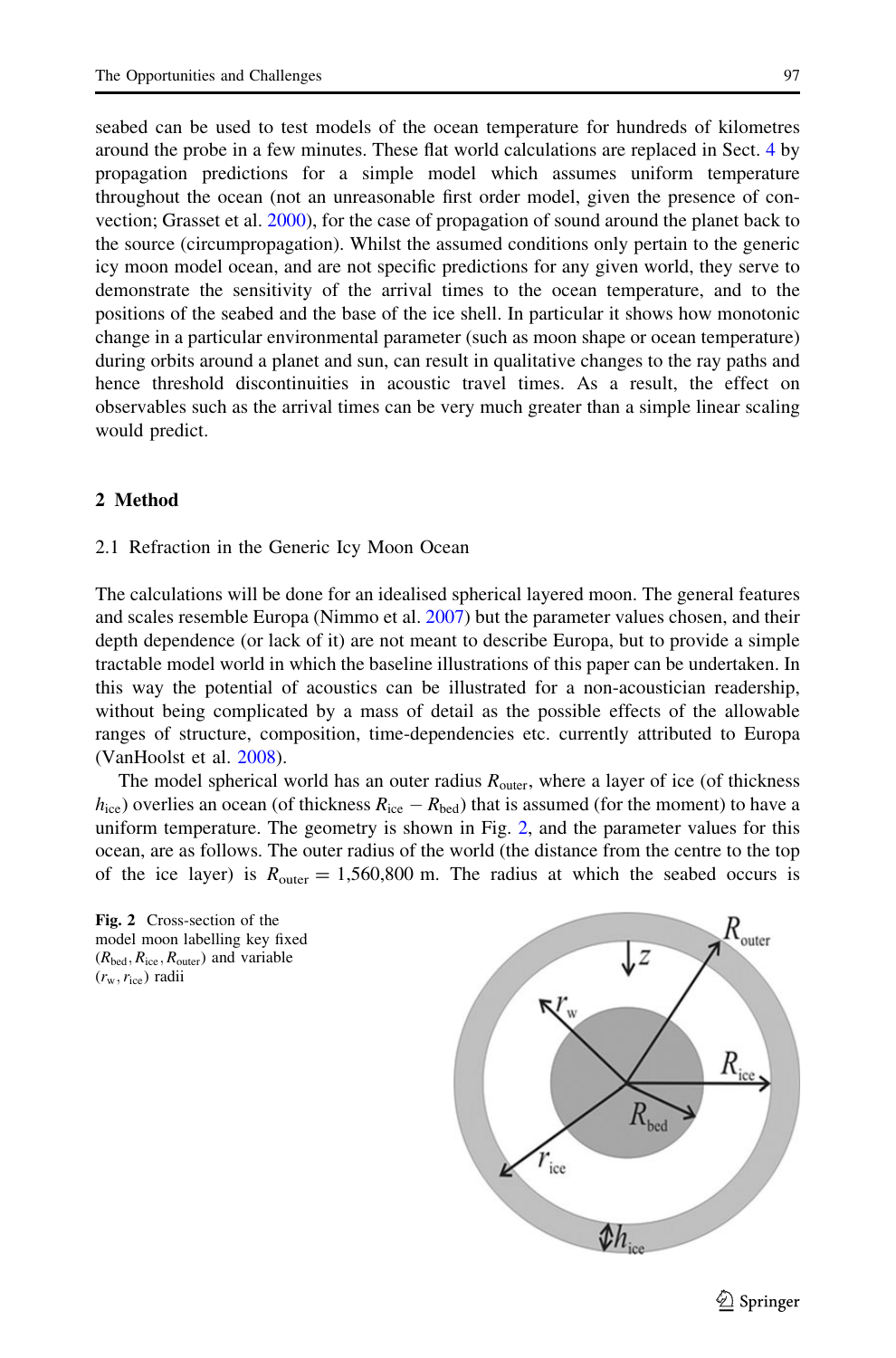$R_{\text{bed}} = 1,440,800$  m. Let  $\rho_w$  and  $\rho_{\text{ice}}$  be the densities of the water and ice respectively in this world (neglecting any variation of these with depth, and any complexities in the chemical composition; Spohn and Schubert [2003;](#page-25-0) Frank et al. [2006](#page-23-0)) and let  $\rho_E$  be the spatially-averaged density of the seabed, mantle and core: these are assumed for convenience to take constant values of  $\rho_w = 1$ , 000 kg m<sup>-3</sup>,  $\rho_{ice} = 920$  kg m<sup>-3</sup>, with  $\rho_E = 3$ , 550 kg  $\text{m}^{-3}$ . The first set of calculations assume that the water/ice interface occurs at a radius of  $R_{\text{ice}} = 1,540,800 \text{ m}$ , such that the water column is 100 km deep (i.e.  $R_{\text{ice}} - R_{\text{bed}}$  is constant at 100 km) and the ice layer thickness  $(h_{ice} = R_{outer} - R_{ice})$  is fixed at 20 km deep (although in Sect. [4](#page-12-0) the position of the ice/water interface is allowed to change). Given a moon of mass M, these initial values give the generic model moon a normalized mean moment of inertia  $(I_{nm})$  of:

$$
I_{\rm nm} = \frac{8\pi \left(\rho_{\rm E} R_{\rm bed}^5 + \rho_{\rm w} (R_{\rm ice}^5 - R_{\rm bed}^5) + \rho_{\rm ice} (R_{\rm outer}^5 - R_{\rm ice}^5) \right)}{MR_{\rm outer}^2} \approx 0.36 \tag{1}
$$

an indication of the extent to which this simple generic model moon would differ from a simplified model of Europa (for which Anderson et al. [1998](#page-22-0) estimated an  $I_{nm}$  of  $0.346 \pm 0.005$ ).

Because the sound speed increases with increasing ocean depth, if ray tracing were to be appropriate for sounds emitted in the ocean, a simple Huygens' wavelet construction shows that the propagation would be upwardly refracting (Fig. 3). Such long range propagation under Earth's Arctic has been studied with considerable success (Mikhalevsky and Gavrilov [2001\)](#page-25-0).

On Earth, the radius of the planet is sufficiently large, and the depth of the ocean is sufficiently shallow, that rectilinear ('flat world') calculations assuming constant gravitational acceleration are accurate for the vast majority of predictions. A 'flat world' approach is outlined in Sect. [3](#page-9-0). However on the generic icy moon of the dimensions used here, 'flat world' techniques may be insufficiently accurate over the path of such a ray, and therefore methods incorporating curvature and variable gravitational acceleration have been developed (Sect. [4](#page-12-0)).



Fig. 3 Schematic of the refraction and reflection of sound. A source of sound at the base of the ice field emits into both water and ice. The ocean is upwardly refracting. This can be seen from the Huygens' wavelet construction. As a result, the sound returns to the ice from where it is reflected (with fidelity depending on the smoothness of the ice), to continue along the ocean through subsequent refraction and reflections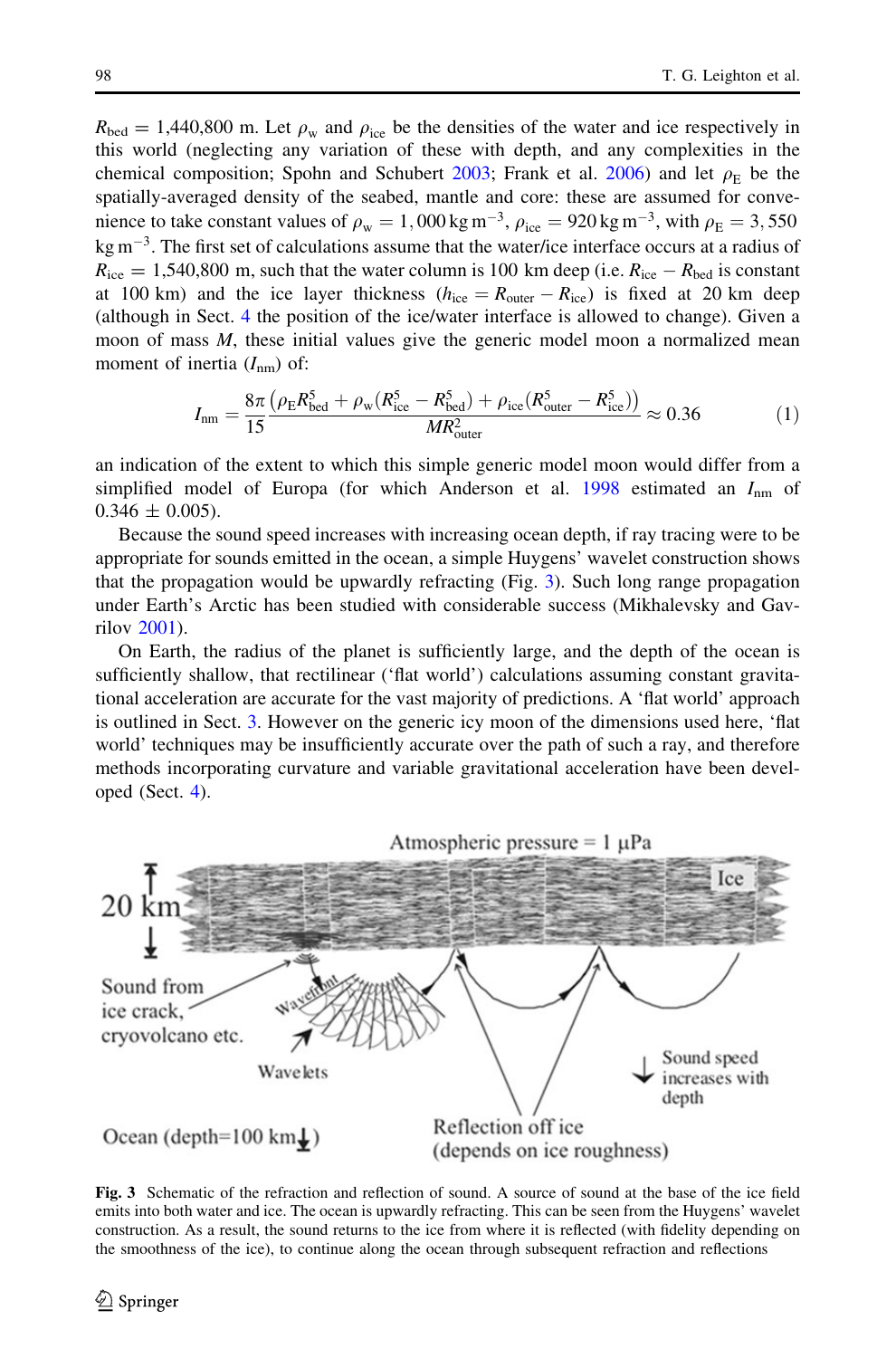<span id="page-8-0"></span>

Fig. 4 Ray paths in a region of ocean where the sound speed a decreases and **b** increases linearly with depth. There are no variations of sound speed in the horizontal direction

# 2.2 Oceanic Ray Tracing

Consider Fig. 4, where the sound speed (a) decreases and (b) increases linearly with increasing depth  $(z)$ . Both scenarios are common in Earth's oceans, depending on the temperature variation with depth, and the formulation below is equally applicable. The sound speed changes linearly from  $c_1$  (at depth  $h_1$ ) to  $c_2$  (at depth  $h_2$ ). The sound ray passes through points  $X_1$  and  $X_2$  at depths  $h_1$  and  $h_2$ . Join the two points by a circle: the circle is horizontal at a depth  $h_0$ , where the sound speed is  $c_0$ . From the geometry of Fig. 4, if the raypath followed the arc of a circle, then that circle must have a radius  $R_a$  where the distance  $L_{1,2}$  is equal to:

$$
|h_2 - h_1| = |R_a \cos \theta_1 - R_a \cos \theta_2| \tag{2}
$$

Since there is a linear variation in sound speed,

$$
|h_2 - h_1| = \left| \frac{(c_2 - c_1)}{\mathrm{d}c/\mathrm{d}z} \right| \tag{3}
$$

If the ray is acoustic, then it must satisfy Snell's law, such that

$$
c_1 = c_0 \cos \theta_1 \quad \text{and} \quad c_2 = c_0 \cos \theta_2,\tag{4}
$$

(since cos  $\theta_0 = 1$ ). Substitution of Eq. (4) into Eq. (3) implies that

$$
|h_2 - h_1| = \left| \frac{(\cos \theta_2 - \cos \theta_1)c_0}{d c/dz} \right|.
$$
 (5)

Eliminating  $|h_2 - h_1|$  and cos  $\theta_1$  and cos  $\theta_2$  from Eqs. (2) and (5) implies that, when the sound speed varies linearly with depth only, this acoustic ray follows the arc of a circle of radius

$$
R_{\rm a} = \left| \frac{c_0}{\mathrm{d}c/\mathrm{d}z} \right|.\tag{6}
$$

Put another way, the raypaths in Fig. 4 follow arcs of circle because  $R_d$  is constant if  $dc/dz$ is constant.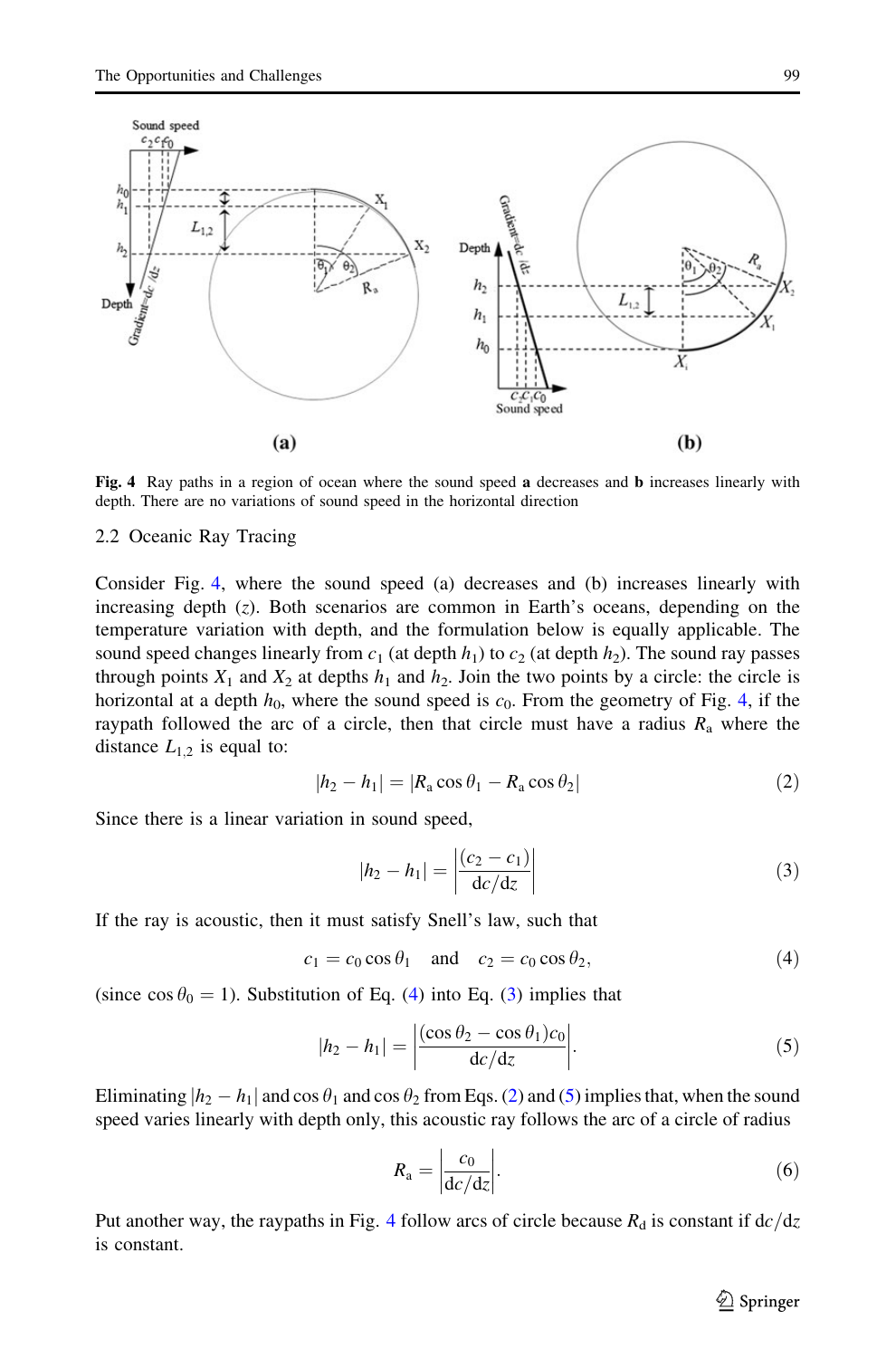<span id="page-9-0"></span>Equation [\(6](#page-8-0)) can be utilised in simple illustrative examples if it is assumed that the sound speed profile varies approximately linearly with depth throughout the ocean. For such examples, the sound speed profile in the ocean (the plot of the sound speed as a function of the depth from the bottom to the top of the water column) can have constant gradient throughout the water column, or be divided into sections, each with its own gradient. Simple examples are given in Sect. 3.

The same principles can be used to calculate ray propagation in less simple profiles, for example by dividing the ocean into layers in which the sound speed profile has constant gradient (White [2004](#page-25-0)). The approach adopted in section 4 is based on expressing the ray paths as solutions to a pair of ordinary differential equations (Jensen et al. [2000](#page-23-0)). These equations can be solved using standard numerical routines. Whilst variations of sound speed in the lateral direction are possible, these are not incorporated into this modelling.

#### 3 Results of Analytical 'Flat World' Calculations

The speed of sound  $(c)$  in the Earth's oceans is often characterized using one of a number of similar empirical equations resembling:

$$
c/c_{\text{ref}} \approx 1449.2 + 4.6T/T_{\text{ref}} - 0.055(T/T_{\text{ref}})^{2} + 0.00029(T/T_{\text{ref}})^{3}
$$
  
+(1.34 - 0.010T/T<sub>ref</sub>)(S/S<sub>ref</sub> - 35) +  $\alpha P_{\text{h}}/P_{\text{ref}}$  (7)

where c is a function of temperature (T), salinity (S) and hydrostatic pressure  $P_h$  (which excludes atmospheric pressure so that it is zero at the ocean surface of Earth). The appropriate reference values are  $c_{\text{ref}} = 1 \text{ m s}^{-1}$ ,  $T_{\text{ref}} = 1 \text{ °C}$ ,  $S_{\text{ref}} = 1 \text{ g kg}^{-1}$  (grams of dissolved salt per kilogram of sea water), and  $P_{ref} = 1$  Pa. There are many choices available for empirical expressions such as (7) to describe the effect of temperature, salinity and hydrostatic pressure on the sound speed in the ocean (Urick [1983](#page-25-0); Medwin and Clay [1998;](#page-24-0) Chen and Millero [1977;](#page-23-0) Fofonoff and Millard [1983\)](#page-23-0). Equation (7) is the form selected for tutorial acoustic propagation modelling in icy moons of the dimensions used in this paper (Leighton [2012](#page-24-0)). It is important to note that use of this equation in this paper is to provide an illustrative example only: data are currently lacking as to the extent to which the ocean of Europa or any other moon matches the conditions described in this paper (Melosh et al. [2004](#page-24-0)). For example, whilst the likely ranges of temperature and pressure of a given moon's ocean can be estimated to be within the limits of applicability of a given formulation, the effect on sound speed (and especially absorption) of solutes within Earth's well-characterized oceans is not simple, and speculation for extraterrestrial oceans would unnecessarily clutter this tutorial. To allow for a simple and short analytical solution, this paper will assume that the ionic properties of all the liquid water on the generic icy moon of this paper can be assumed to give the equivalent effect of setting  $S = 35$  g kg<sup>-1</sup> in Eq. (7). The choice is made to facilitate the tutorial calculations, since it eliminates terms in Eq. (7) that would obscure the simple calculations undertaken here without adding to the understanding gained from the example. The value of the fitting parameter  $\alpha$  is especially important for deep water regions with small variations in temperature and ionic content. For the pressure range encountered across the generic icy moon ocean of this paper, the value for the fitting parameter  $\alpha$  which most closely matches the predictions of the UNESCO equation is here taken to be  $\alpha = 1.702 \times 10^{-6}$  (Leighton [2012](#page-24-0)).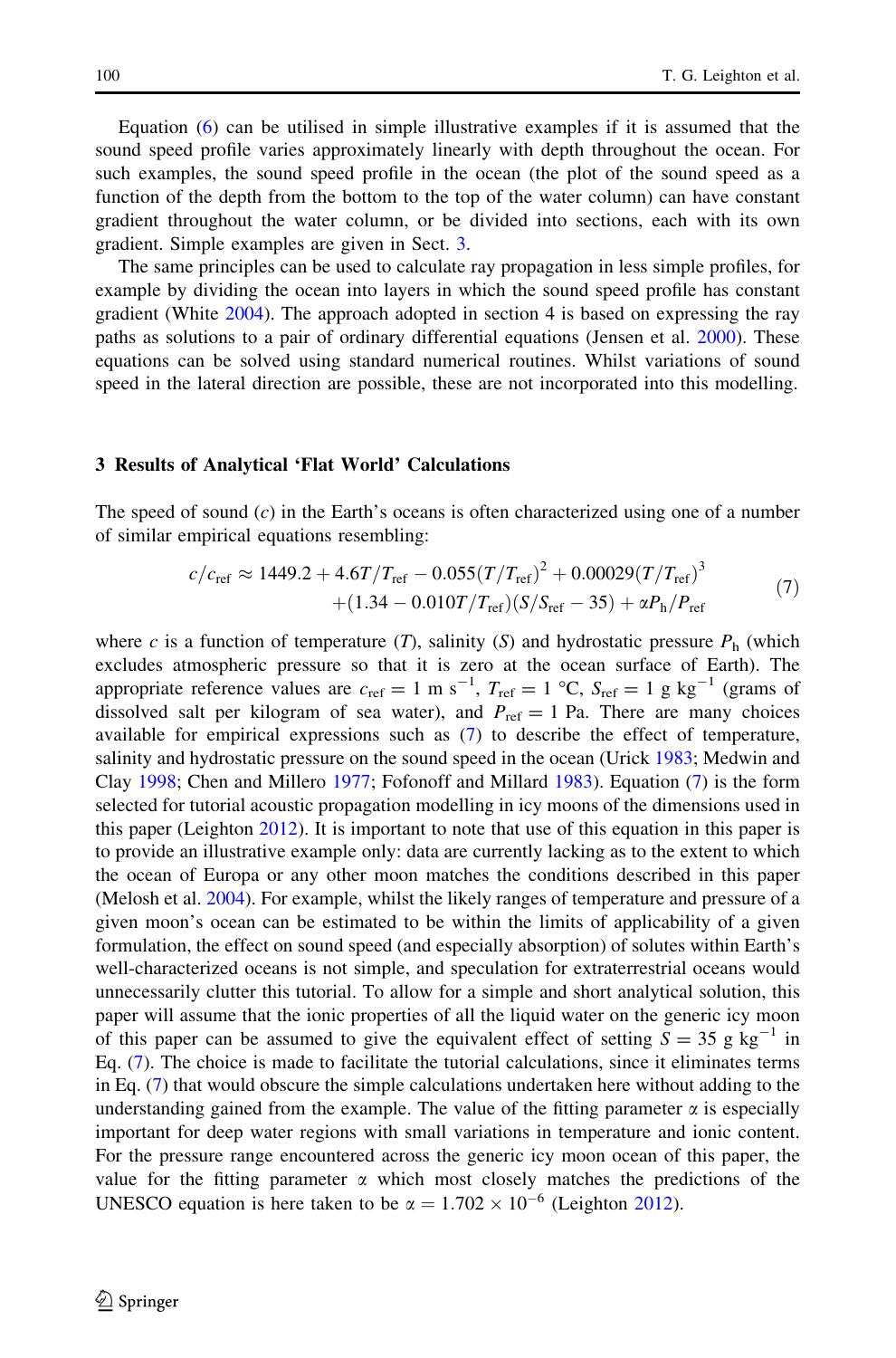<span id="page-10-0"></span>As an example scenario, suppose that a probe is dropped to the seafloor (at depth  $H = 100$  km below the water/ice interface) near to a region of a hydrothermal vent which has been emitting warm water. As it fell it recorded that, as a result of the vent, the temperature in the water column was constant at 0.2  $^{\circ}$ C from the base of the ice until a distance of  $L = 20$  km above the seafloor, below which the temperature rises steadily by 1 <sup>o</sup>C per additional km of descent. One group of scientists believe that this is a very localized effect, and that the probe has fallen into a plume of hot water of no more than 100 m horizontal extent, either side of which there is cold water at  $0.2 \degree C$ . Another group believe that the rise in temperature as one approaches the seabed will be uniform for up to 500 km horizontally from the probe's path.

Whilst it had been intended to use acoustics in later probes to explore the profiles of pressure, temperature and composition within the ocean and ice (with suitable constraints from other measurements), in this early probe acoustics had been incorporated only at the simplest level, in that the probe was equipped with a simple ultrasonic range-finder. During the descent, this range-finder was used to monitor the distance to the seabed from the twoway time of flight taken for the pulse to travel to the seabed, reflect off it, and return to the probe (much in the way the SODOR system worked on Titan's *Huygen's* probe; Zarnecki et al. [2005\)](#page-25-0). It is first activated at the base of the ice shell, and simply records the two-way travel time until the echoes return to the probe which, if the sound speed profile is known, gives the range to the reflecting features.

Once the probe has reached the seabed, to resolve the above dispute it is proposed remotely to re-orientate the sonar beam (the transducer is mounted on an arm) so that the powerful ultrasonic beam points horizontally. It is a simple matter to calculate where (according to the flat world model) the ultrasonic beam should reach the base of the ice sheet (where myriad floating sensors have been released which could detect it) assuming the temperature profile is horizontally uniform. If the probe's path happened to be in a narrow thermal plume the ultrasonic pulse will arrive at the base of the ice shell a horizontal distance of 379 km from the probe. If the temperature profile the probe encountered during its descent is uniform over ranges of 500 km or more from the probe, the ultrasonic pulse will reach the base of the ice shell a horizontal distance of 250 km from the probe. The following calculation shows how these estimates are made.

Assume (until Sect. [4](#page-12-0)) that the hydrostatic pressure in the water is:

$$
P_{\rm h} = \rho_{\rm ice} g h_{\rm ice} + \rho_{\rm w} g z,\tag{8}
$$

The temperature profile (Fig. [5](#page-11-0)) is:

$$
T/T_{\text{ref}} = 0.2, \quad 0 \le z \le (H - L) \tag{9}
$$

$$
T/T_{\text{ref}} = 0.2 + 20(z - H + L)/L. \quad (H - L) \le z \le H \tag{10}
$$

Equation (10) models the circumstance if the temperature profile is not restricted to the plume but instead is horizontally uniform over ranges of 500 km or more from the probe. Substitution into Eq. ([7\)](#page-9-0) and applying the condition that equates to  $S/S_{\text{ref}} = 35$ , gives:

$$
c/c_{\text{ref}} \approx 1450.1 + \alpha(\rho_{\text{ice}}gh_{\text{ice}} + \rho_{\text{w}}gz)/P_{\text{ref}}, \quad 0 \le z \le (H - L) \tag{11}
$$

$$
c/c_{\text{ref}} \approx 1450.1 + 92(z - H + L)/L
$$
 (12)

$$
+\alpha(\rho_{\text{ice}}gh_{\text{ice}} + \rho_{\text{w}}gz)/P_{\text{ref}}, \quad (H - L) \le z \le H
$$
\n(12)

where  $(11)$  and  $(12)$  have been obtained using a linearized version of  $(7)$  $(7)$  $(7)$  (neglecting in this first order tutorial calculation the quadratic and cubic temperature terms in ([7\)](#page-9-0), though they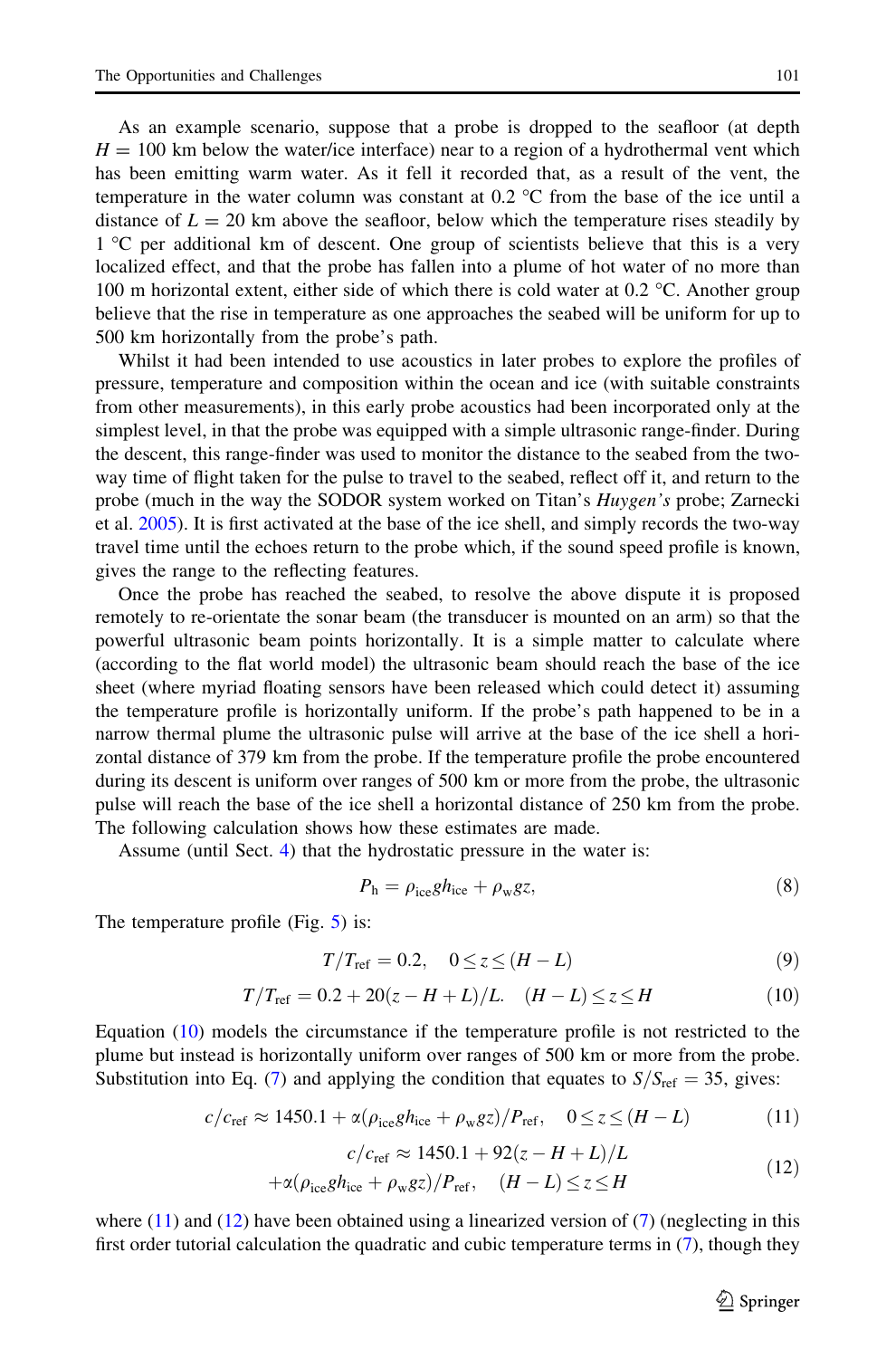<span id="page-11-0"></span>

Fig. 5 Geometry of flat world ray tracing problem for rays emitted horizontally by probe on seabed into an ocean which has a thermal profile which is uniform in the horizontal direction but which has two distinct regions in the vertical profile (shown on the *left*). Whilst points  $A$ ,  $B$  and  $C$  are defined to lie on the seabed, at the temperature profile discontinuity and at the water/ice interface, in general  $D$  and  $E$  will lie a considerable distance above the moon's surface

are in fact respectively  $\langle 30 \text{ and } 4 \% \text{ of the linear temperature term near the sealed, and very}$ much less over most of the water column). As a result, the sound speed gradient is constant in the two regimes, i.e. there is a piece-wise linear model of sound speed. In addition, by construction, the two formulations [[\(11\)](#page-10-0) and ([12](#page-10-0))] agree at the transition depth  $z = H - L$ , so that the sound speed profile is continuous at that point. For the particular example here,  $H$  is 100 km and L is 20 km and the sound speed at the transition depth ( $z = 80$  km), is 1,669.5 m s<sup>-1</sup> (using  $g = 1.31$  m s<sup>-2</sup> which, until Sect. [4,](#page-12-0) will be assumed to be constant at all depths). Differentiation of  $(11)$  and  $(12)$  the with respect to z gives:

$$
\frac{dc}{dz} \approx 0.00223 \, \text{s}^{-1}, \quad 0 \le z \le (H - L) \tag{13}
$$

$$
\frac{dc}{dz} \approx 0.00683 \, s^{-1}. \quad (H - L) \le z \le H \tag{14}
$$

The radius of the raypath,  $R_a$ , as the ray travels in the regime  $80 \le z/km \le 100$  can be computed using ([6\)](#page-8-0) as follows. The Snell's law constant,  $c_0$ , for this ray is equal to the sound speed when the ray is horizontal ( $\theta = 0$ ) i.e. the depth of the probe,  $z = 100$  km. The sound speed at 100 km depth is 1,806.1 m s<sup>-1</sup> [using  $(12)$ ]. Combining this, in  $(6)$  $(6)$ , with the sound speed gradient given in  $(14)$  leads to a radius for the raypath,  $R_a$ , of 264.4 km. The probe, at point A on Fig. 5, launches a signal which reaches point B at  $z = 80$  km by travelling through an arc of radius  $R_a$  centred on point D (which in general will lie well above the planet's surface). Applying Snell's Law, the angle that the ray makes to the horizontal at  $z = 80$  km is

$$
\theta_1 = \cos^{-1}\left(\frac{c(z = 80 \text{ km})}{c(z = 100 \text{ km})}\right) \approx 22.4^{\circ}.
$$
 (15)

Since from [\(11\)](#page-10-0) the sound speed in the water at the base of the ice shell is  $c(z = 0 \text{ km}) \approx$  $1,491.1 \text{ m s}^{-1}$ , then applying Snell's law gives the angle that the ray makes to the horizontal at the ice/water interface (point C) to be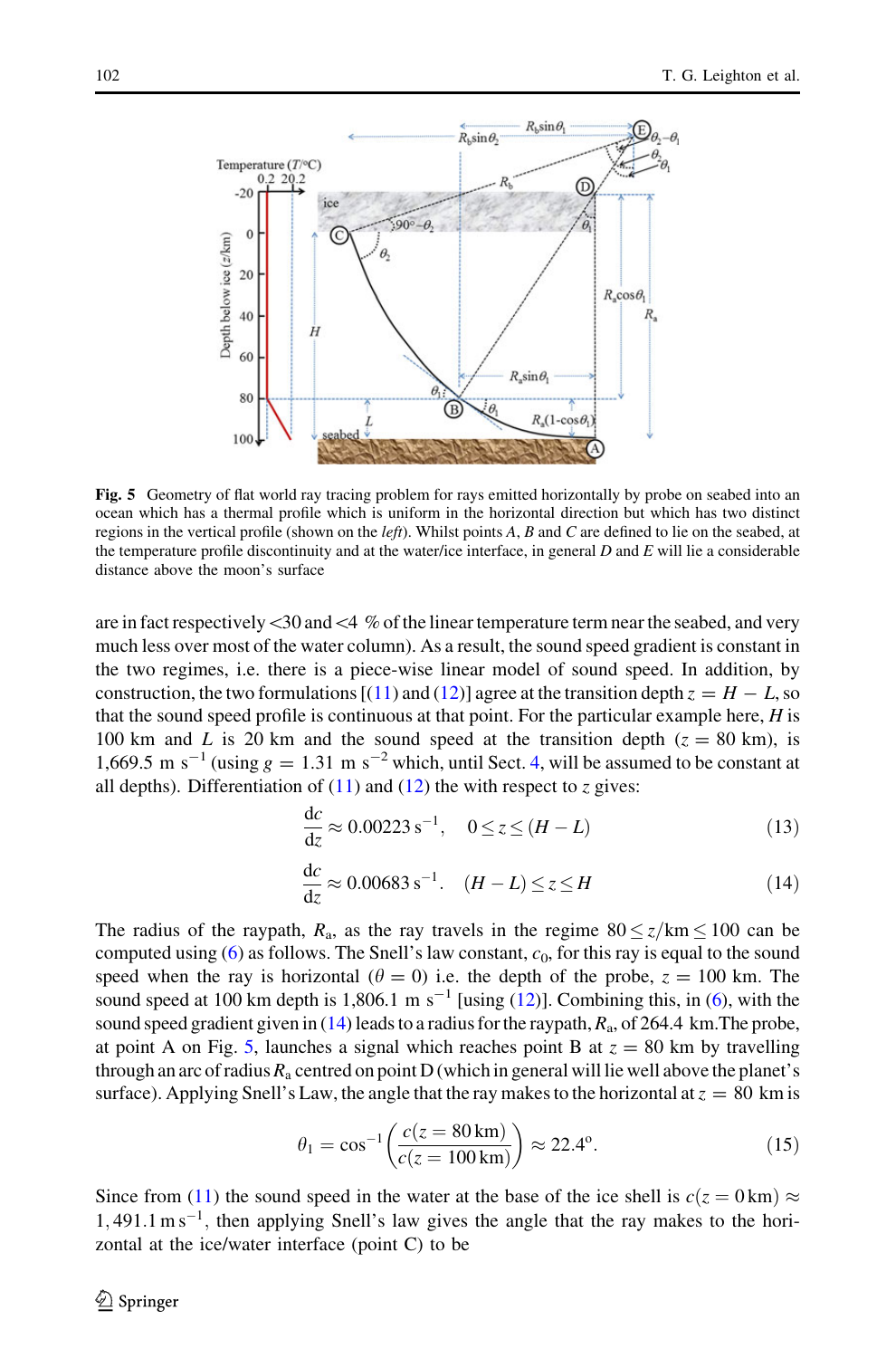<span id="page-12-0"></span>The signal travels from point B to point C via an arc of radius  $R<sub>b</sub>$  centred on point E. The radius of the raypath in the region  $0 \le z/km \le 80$  is simply found because the constant  $c_0$  is the same as it was during the ray propagation in the region  $80 \le z/km \le 100$  (1,806.1 m s<sup>-1</sup>) and the sound speed gradient is that defined in [\(13\)](#page-11-0), so that  $R<sub>b</sub> = 809.9$  km. From Fig. [5,](#page-11-0) the horizontal distance covered when the ray travels from B to C in an arc of radius  $R<sub>b</sub>$  centred on point E is  $R_b(\sin \theta_2 - \sin \theta_1)$ . Therefore the total horizontal distance from the probe to the point where the pulse meets the ice is  $R_b(\sin \theta_2 - \sin \theta_1) + R_a \sin \theta_1 \approx 250$  km. If the rise in temperature at depth of greater than  $z = 80$  km were indeed to have been a localized anomaly that extended no more than around 50 m in the horizontal direction from the probe, then the horizontal distance from the probe at which the signal would reach the base of the ice shell is readily estimated, assuming that the refraction in that first 50 m is negligible. Here  $c'(z)$  represents this alternative sound speed profile. The sound speed gradient is  $dc'/dz \approx 0.00223 \text{ m s}^{-1}$ , see [\(13\)](#page-11-0), although now it applies throughout the water column. The Snell's law constant,  $c_0$ , for this ray is equal to the sound speed at the base of the water column, and using [\(11\)](#page-10-0) this is 1,714.1 m s<sup>-1</sup>. The radius of curvature R' of the ray throughout its entire path in the water column would [from ([6](#page-8-0))] have been 768.6 km. From Snell's Law the angle of the ray to the horizontal when it reached the base of the ice shell would have been:

$$
\theta' = \cos^{-1}\left(\frac{c(z = 0 \text{ km})}{c'(z = 100 \text{ km})}\right) \approx 0.516 \text{ radians (equivalent to } 29.55^{\circ}).\tag{17}
$$

As a check,  $H = R'(1 - \cos \theta')$ , and the horizontal distance from the probe to the point where the ray reaches the base of the ice shell is  $R' \sin \theta' \approx 379$  km. The acoustic signal has travelled an arc distance of around  $R' \theta' \approx 396 \text{ km}$  and taken around 250 s to sample the ocean temperature profile to a range of several hundred km around the probe (White et al. ([2006\)](#page-25-0) illustrate how the precise times can be calculated). Of course the answer is not unique, but in reality when this is done the acoustic signals are launched at a range of angles and as data from more paths are combined, the uncertainty in the estimate generally decreases. This will be explored further in Sect. 4.

One limitation of the flat world model is immediately apparent. If the distance from the centre of the generic icy moon to the base of the icecap in this model is  $R_{\text{ice}} = 1,540,800 \,\text{m}$ , then an illustrative arc distance of 379 km horizontally on the curved base of the icecap would mean an arc angle of  $379,000/1,540,800 \sim 0.246$  radians or 14<sup>o</sup>. Two points separated by an arc angle of  $14<sup>o</sup>$  on the base of the generic moon's ice shell, would have a straight-line separation of  $2R_{\text{ice}} \sin 7^\circ \approx 375.6 \text{ km}$  which differs from 379 km by 3.4 km. Although small on the scale of the above thought-experiment, such errors become larger with increasing range, reaching levels of absurdity in the circumpropagation experiments of Sect. 4.

# 4 Results for Curved Worlds

The geometrical error that occurs when applying the flat world model discussed so far in this paper that was illustrated at the end of Sect. [3,](#page-9-0) is compounded by more subtle problems when using such flat world models in the kind of acoustical problems discussed in Sect. [3](#page-9-0).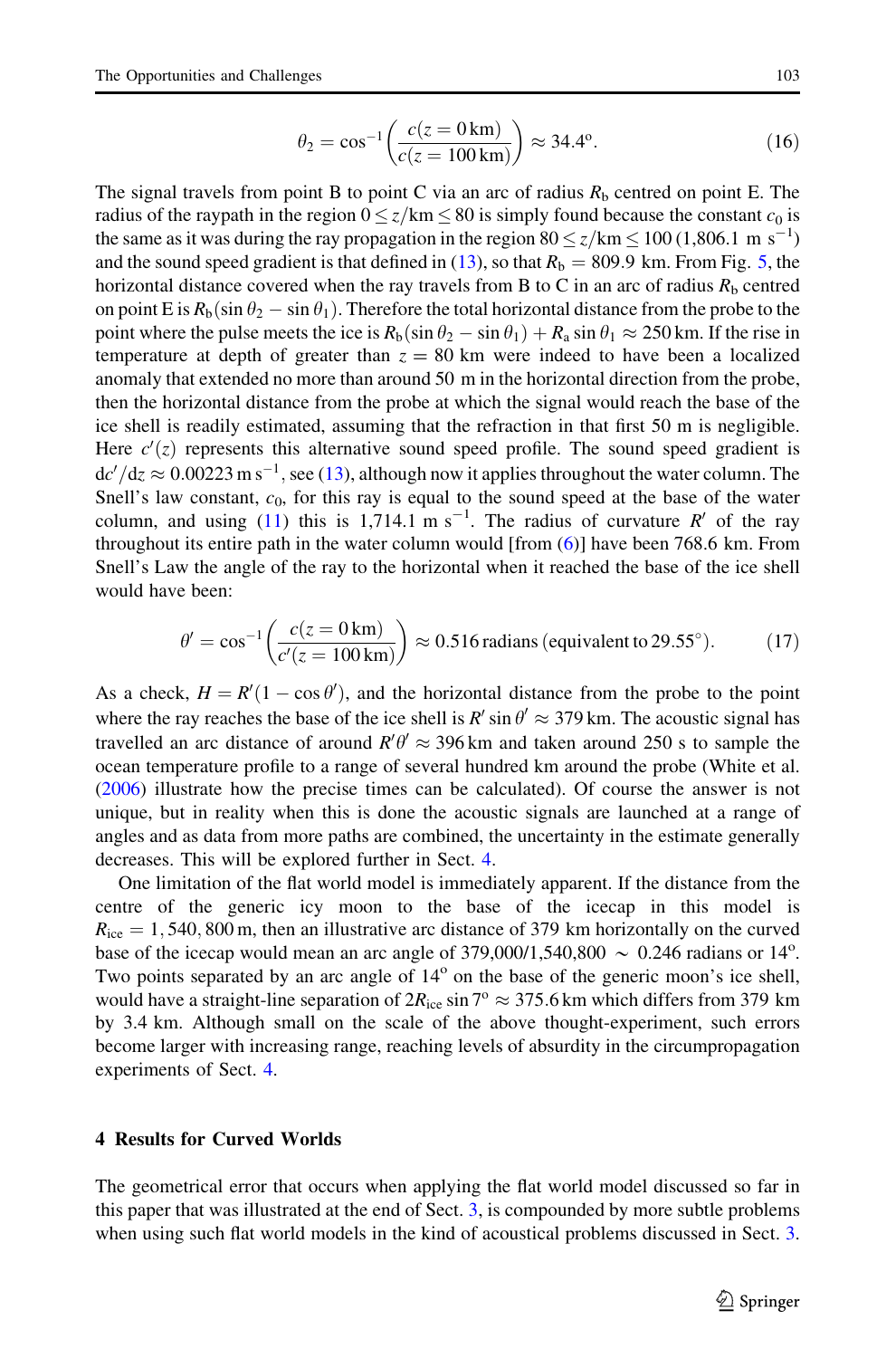<span id="page-13-0"></span>They show up most plainly in the error inherent in the statement of Eq. ([8](#page-10-0)). Potential deviations from sphericity and horizontal gradients have been shown to have a profound effect on Earth, as proven by Munk et al. ([1988\)](#page-25-0), though without use of the exact integral of  $\nabla P_h = \rho_w g$ . Section [4](#page-12-0) explores these effects in circumpropagation scenarios further, using the methods of Leighton et al. ([2008b](#page-24-0)).

### 4.1 Are the Discrepancies in Sound Speed Profile Significant?

The method of Leighton et al. ([2008b\)](#page-24-0) can be used to consider the effect on the propagation of using different temperature values for the homogeneous isothermal ocean which exists beneath the icy surface of the generic spherical moon modelled here. Given sufficient computational resources, the principle can extend to various temperature distributions and moon shapes. To calculate the oceanic sound speed profile, test values from 0 to 10  $^{\circ}$ C in steps of  $1 \degree C$  were used for illustrative purposes (and should not be taken to represent our opinion of actual conditions on any particular moon). The value of  $\alpha$  used throughout this section is  $\alpha = 1.74 \times 10^{-6}$ , as used by Leighton et al. ([2008b](#page-24-0)) (sensitivity to the value of  $\alpha$ is discussed by Leighton [2012](#page-24-0)). As before, to allow for simple calculations in the absence of data to the contrary, this paper will assume that the ionic properties of the water throughout the water column in this generic icy moon give the equivalent effect of setting  $S = 35$  g kg<sup>-1</sup> in Eq. [\(7\)](#page-9-0).

Figure [6](#page-14-0) shows three of these sound speed profiles (0, 4 and 10  $^{\circ}$ C), through an ocean which is assumed to be 100 km deep under 20 km of ice. The coordinate  $z = 0$  represents the sea-ice interface, which is assumed to be perfectly smooth and reflecting. For each temperature, two sound speeds are shown: the solid line shows the sound speed calculated after the manner described in Leighton et al. [\(2008b\)](#page-24-0); the broken line shows the sound speed calculated if the planet curvature is ignored, and the gravitational acceleration is taken to be equal to that at the planet's surface  $(1.31 \text{ m s}^{-2})$ . It is the solid line profile that is used for the subsequent ray tracing calculations.

The difference between solid and broken lines in the value of the sound speed at the base of the water column, for a given temperature, is around 2 %, which raises the immediate question of whether such corrections are significant. It might be argued that this is small compared with the uncertainties in the parameter values which are used as input to the calculations. Such arguments however need to be critically assessed with care, as they are based on a misleading comparison between the systematic sound speed discrepancies shown in Fig. [6,](#page-14-0) and the current uncertainties in the values of other parameters (e.g. ocean temperature and ionic variations) whose physics is incorporated into the models (as accurately as our knowledge allows) but whose values are estimated with uncertainty. This is because one weakness of acoustic inversion techniques is that it can be difficult to assess the correctness of the result obtained by such an inversion: the fact that the inversion has been conditioned sufficiently to converge upon an answer does not mean that the answer is itself correct. If the inversion is based on a model which contains significant systematic errors in the physics, the answer to which it converges may be incorrect and misleading. The 2 % error in the broken lines of Fig. [6](#page-14-0) do not represent random errors, or uncertainties in the value of input parameters, but rather they represent systematic errors in the physical model for propagation.

Leighton et al. [\(2008b\)](#page-24-0) showed that neglect of planetary curvature and the variation of gravitational acceleration generated an error of  $\sim$  100 km in the distance from the source to the first bounce at the water/ice interface after propagation through the upwardly-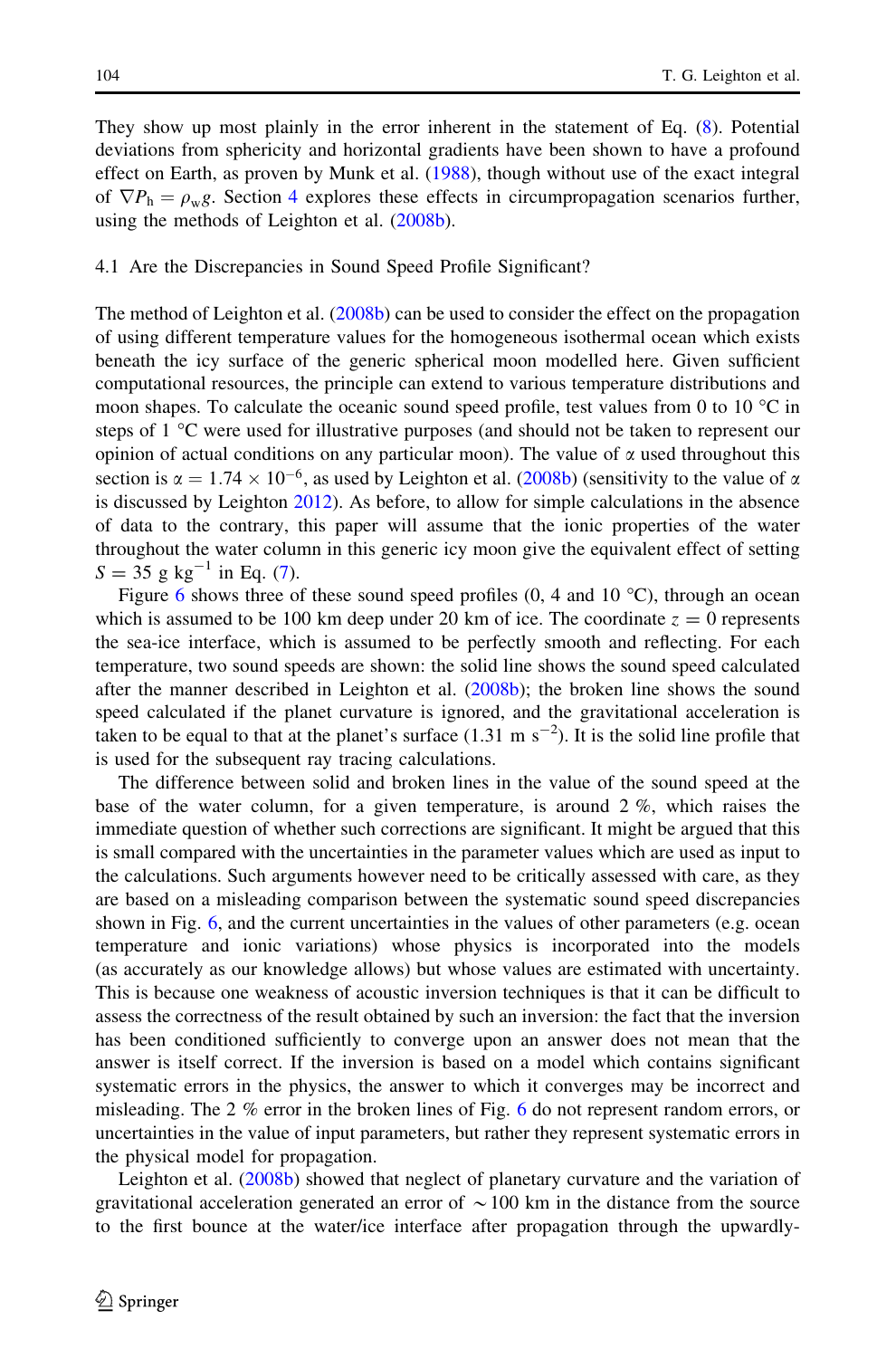<span id="page-14-0"></span>

Fig. 6 Sound speed profiles for homogeneous ocean temperatures of 0, 4 and 10  $^{\circ}$ C. The oceanic sound speed is calculated as a function of depth beneath the base of the ice sheet, assuming an ionic content which has the same effect on the sound speed as would a salinity of  $S = 35$  g kg<sup>-1</sup>, and constant densities for water  $(\rho_w = 1,000 \text{ kg m}^{-3})$ , ice  $(\rho_{ice} = 920 \text{ kg m}^{-3})$  and using a spatially-averaged density of the seabed, mantle and core of  $\rho_{\rm E} = 3,550 \,\rm kg \, \rm m^{-3}$ . For each temperature, the solid curve plots the sound speed calculated including planet curvature and variable gravitational acceleration (see Leighton et al. [2008b](#page-24-0) for details). Also for each temperature, the *dashed curve plots* the sound speed calculated ignoring planet curvature and using for the gravitational acceleration a constant value of  $1.31 \text{ m s}^{-2}$  (the value at the moon's surface)

refracting water column (the error is reduced by half if planetary curvature is only neglected in the calculation of hydrostatic pressure but included elsewhere, e.g. in the curvature of the water/ice boundary). For the ray in question a 100 km discrepancy represented an error of nearly 20 %. This is not an insignificant distance on the scale of the problems considered: as Lee et al. ([2003](#page-24-0)) comment regarding Europa, ''A consistent estimate of the spatial separation between cracking events would be the roughly 100-km scale of a cycloidal feature (Hoppa et al. [1999\)](#page-23-0)''.

Leighton et al. [\(2008b](#page-24-0)) noted that if small discrepancies in the modelling cause the character of the propagation to change qualitatively, the effect can be more significant than the percentage changes implied above. A simple example would be if a ray which would have refracted without intersecting off the seabed were instead (because of a slight change in sound speed profile) to reflect off the seabed. The sequence of acoustic arrivals at a remote location is then changed qualitatively as the pattern of multipaths is affected. The importance of the correct modelling of the qualitative ray paths when quantitatively predicting acoustic travel times is clear if circumstances are such that a small change in the assumed ocean temperature or depth can lead to an unexpectedly greater proportional change in travel time because it alters the number of reflections at the water-ice interface required for a specific return. This effect is demonstrated in a simple circumpropagation example in the next section.

# 4.2 A Simple Circumpropagation Example

The scenario to be considered is the case of rays generated from a given point on the generic icy moon, and propagating right around the moon once only to return to the point of origin. The rays which do this most quickly will take only one circumpropagation to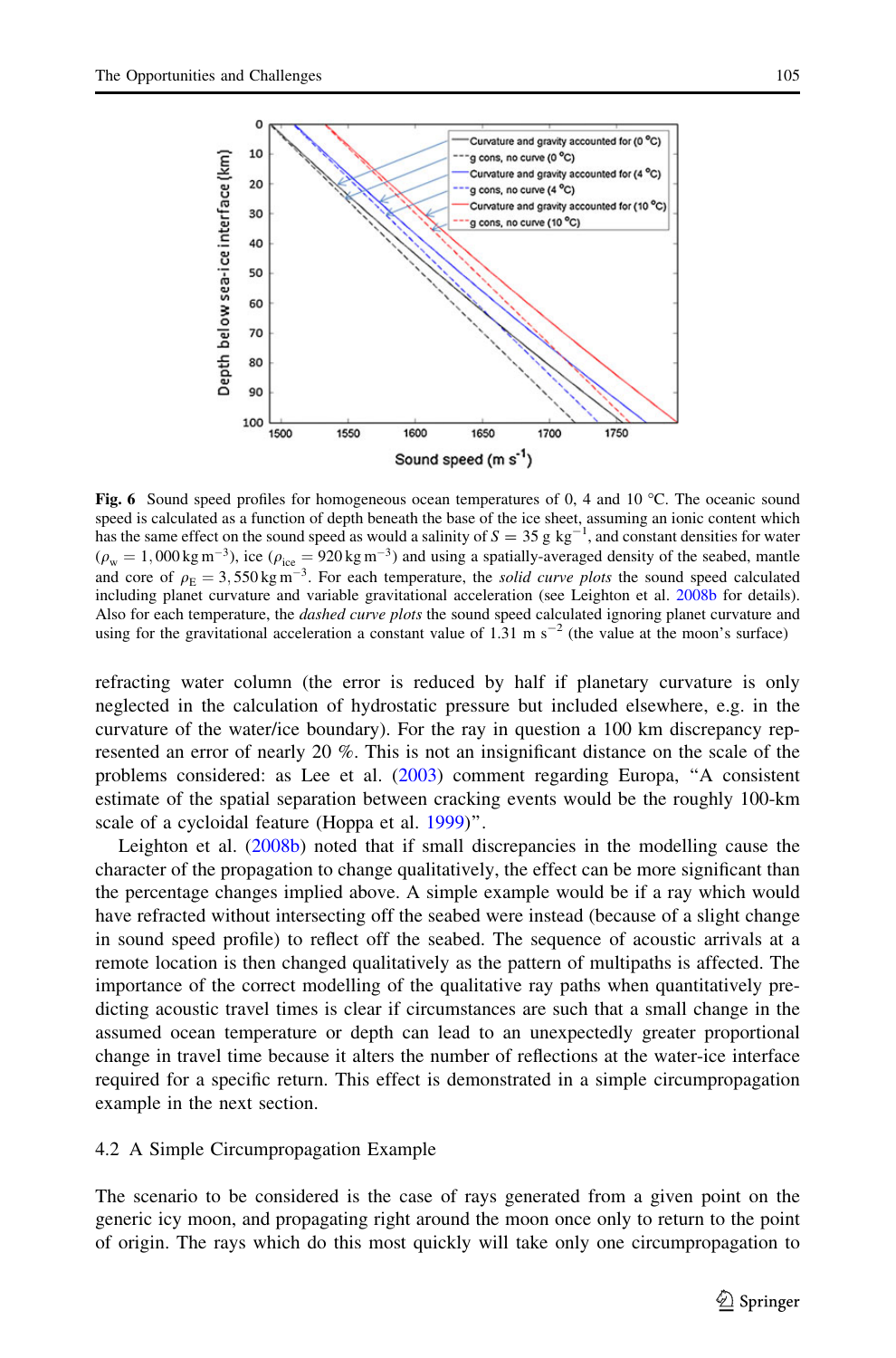<span id="page-15-0"></span>return to their point of origin. Clearly only some ray paths will achieve this in one single circumpropagation: others will take more time, and arrive later. Given the restrictions cited above on which oceanic acoustic waves are being considered, this subsection will illustrate how the first arrival will correspond to the ray path which returns to its source after a single circumpropagation, and does this whilst penetrating to the deepest ocean depths (Fig. 7).

Consider only those ray paths which propagate through the water (rays which reflect off the base of the ice sheet must necessarily be considered for long range acoustic propagation in an upwardly refracting ocean, but rays which interact with the seabed or which travel through the ice are not considered in this simple illustration, and will be neglected throughout this paper). Of these rays, the one which travels to great distances in the least time is that ray which penetrates the deepest and so just grazes the seabed. This is because although the path length for this ray is long compared to others, this deep path takes the ray through the aqueous regions where the sound speed is the greatest. This is illustrated through the following numerical example. Consider the three rays shown in Table [1,](#page-16-0) which records the case when  $R_{ice} = 1,540.8$  km, and  $R_{hed} = 1,440.8$  km, with an ocean temperature of  $T = 0$  °C. Those rays are launched at angles below the horizontal of 36.1°,  $34.1^{\circ}$  and  $37.5^{\circ}$ .

From Table [1,](#page-16-0) the ray launched at  $36.1^\circ$  would, by the criteria used in this paper, be taken as having the largest launch angle that completes an integer number of bounces. It is understood that the ray approach is an inexact analogy for sound propagation, but we may consider this deepest ray as indicating the approximate position of the deepest part of the wavefront to complete circumpropagation without reflecting off the seabed. All calculations in this report are of course approximate because of the limitations of numerical accuracy in such calculations (see footnote 2).

We then explore the properties of the next deepest, and next most shallow, rays to complete circumpropagation once using an integer number of bounces.

The ray launched at  $34.1^\circ$  would be, by the manner of calculation used in this report, the next ray which requires an integer number of bounces (i.e. the one which would be deepest were it not for the ability of the  $36.1^\circ$  ray to complete circumpropagation in an integer number of bounces without reflecting off the seabed). It takes longer to circumpropagate



Fig. 7 This plot depicts the path followed by the first ray which will circumnavigate the generic icy moon sea were the water to be isotropic at  $0^{\circ}$ C (considering only those acoustic rays which propagate in the water and which reflect off the water–ice interface). The ray is launched at an angle of  $36.1^\circ$  below the horizontal, and arrives at the starting point after grazing the ocean bottom 17 times. The value of  $R_{\text{ice}}$  is 1,540,800 m. The image is approximately to scale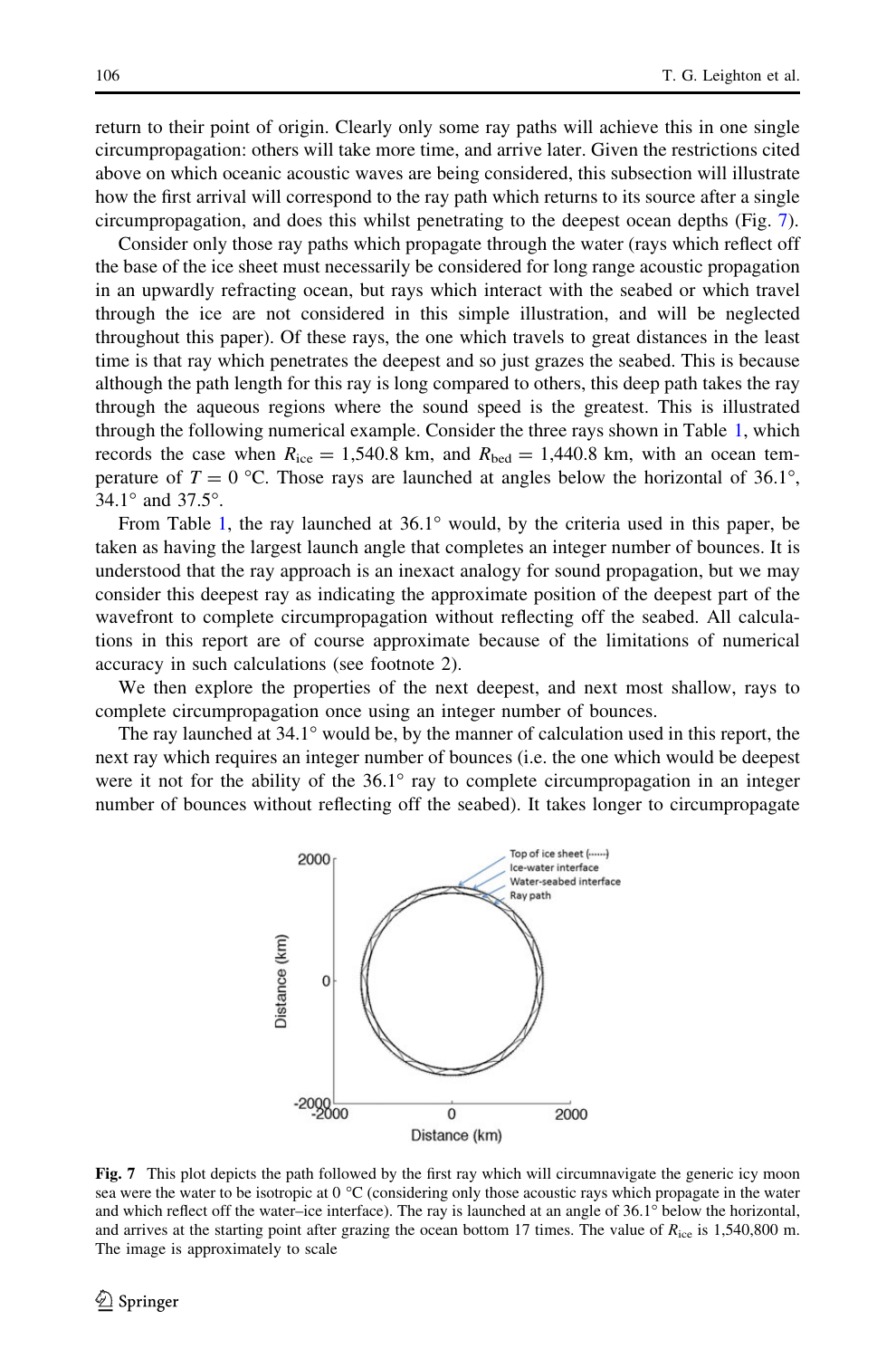| and $3/0.5^{\circ}$ , for $K_{ice} = 1,340.8$ km, and $K_{bed} = 1,440.8$ km, and an ocean temperature of $T = 0$ °C. |                      |                |                  |  |  |
|-----------------------------------------------------------------------------------------------------------------------|----------------------|----------------|------------------|--|--|
| Launch angle                                                                                                          | Number<br>of bounces | Time<br>(mins) | Distance<br>(Mm) |  |  |
| 36.1                                                                                                                  |                      | 101.07         | 9.975            |  |  |

<span id="page-16-0"></span>**Table 1** Propagation characteristics for three rays launched at angles below the horizontal of 36.1°, 34.1° and 37.5°, for  $R_{\text{ice}} = 1.540.8$  km, and  $R_{\text{bad}} = 1.440.8$  km, and an ocean temperature of  $T = 0$  °C and 37.5°, for  $R_{\text{ice}} = 1,540.8$  km, and  $R_{\text{bed}} = 1,440.8$  km, and an ocean temperature of  $T = 0$  °C

because its path avoids the deeper waters where the sound speed is greatest. Note the 34.1 ray takes a shorter path but through a slower part of the ocean, compared to the  $36.1^\circ$  ray.

34.1 18 101.82 9.940 37.5 18 102.21 10.110

The ray launched at  $37.5^{\circ}$  reflects from the seabed and requires an integer number of complete bounces (a complete bounce is when the ray returns to the surface). Its '18 bounces' to complete circumpropagation may be thought of as consisting of 36 halfbounces, a half-bounce consisting of a path between ice and seabed, or vice versa.

In the following two subsections, two cases are explored. Section 4.3 discusses the effect on the earliest through-water circumpropagating arrival of changes in the position of the water/ice interface for a fixed ocean temperature. Section [4.4](#page-17-0) changes in the ocean temperature for a fixed water/ice interface.

The calculations of Sects. 4.3 and [4.4](#page-17-0) are important steps in building the argument for multipath inversion, which will be made in Sect. [5](#page-20-0). On their own, they do not represent realistic experiments: global ocean temperature changes, and changes in the water-ice boundary uniformly over a spherically symmetric world without compensatory changes, are highly unlikely, and no useful inversion would be undertaken using the arrival time of a single ray (the first arrival) since the inversion would be ill-conditioned (multiple solutions to explain the arrival time of a single ray, trading off water temperature against ice thickness for example). They are presented here not as possible experiments, but as the penultimate step in the tutorial process.

#### 4.3 The Effect of the Position of the Water/Ice Layer

Over its history, there are many forces which influence the position of the ice/water layer within icy moons (Spohn and Schubert [2003](#page-25-0); McKinnon [2006\)](#page-24-0). The icy moon model used in this paper is spherically symmetric, and for most processes the timescales over which the water/ice layer moves in a spherically symmetric manner would not fall within the limited period of observation of a probe on the ice designed to receive (and possibly emit) acoustic signals. As such, the model tested here of variations in the ice/water boundary for a spherical moon are unlikely to be germane in their own right. However here they are used as a simple proxy for assessing departures from sphericity during orbit. The effect of rotation and tides causes departures from sphericity (VanHoolst et al. [2008](#page-25-0)), and a suitable inversion based on multipath propagation with ancillary data could monitor these changes, particularly if the orbital changes triggered a 'toggle point' discontinuity (see later).

In contrast to the dimensions stated in Sect. [2.1,](#page-6-0) where the water/ice interface is assumed to be fixed, this section will explore the effect of altering the exact position of the water/ice interface (i.e. changing  $h_{\text{ice}}$  and  $R_{\text{ice}}$  whilst keeping  $R_{\text{outer}} = 1,560,800$  and  $R_{\text{bed}} = 1,440,800$  m constant), on the understanding that this artificial situation represents the penultimate stage in the tutorial before full multipath inversion is discussed.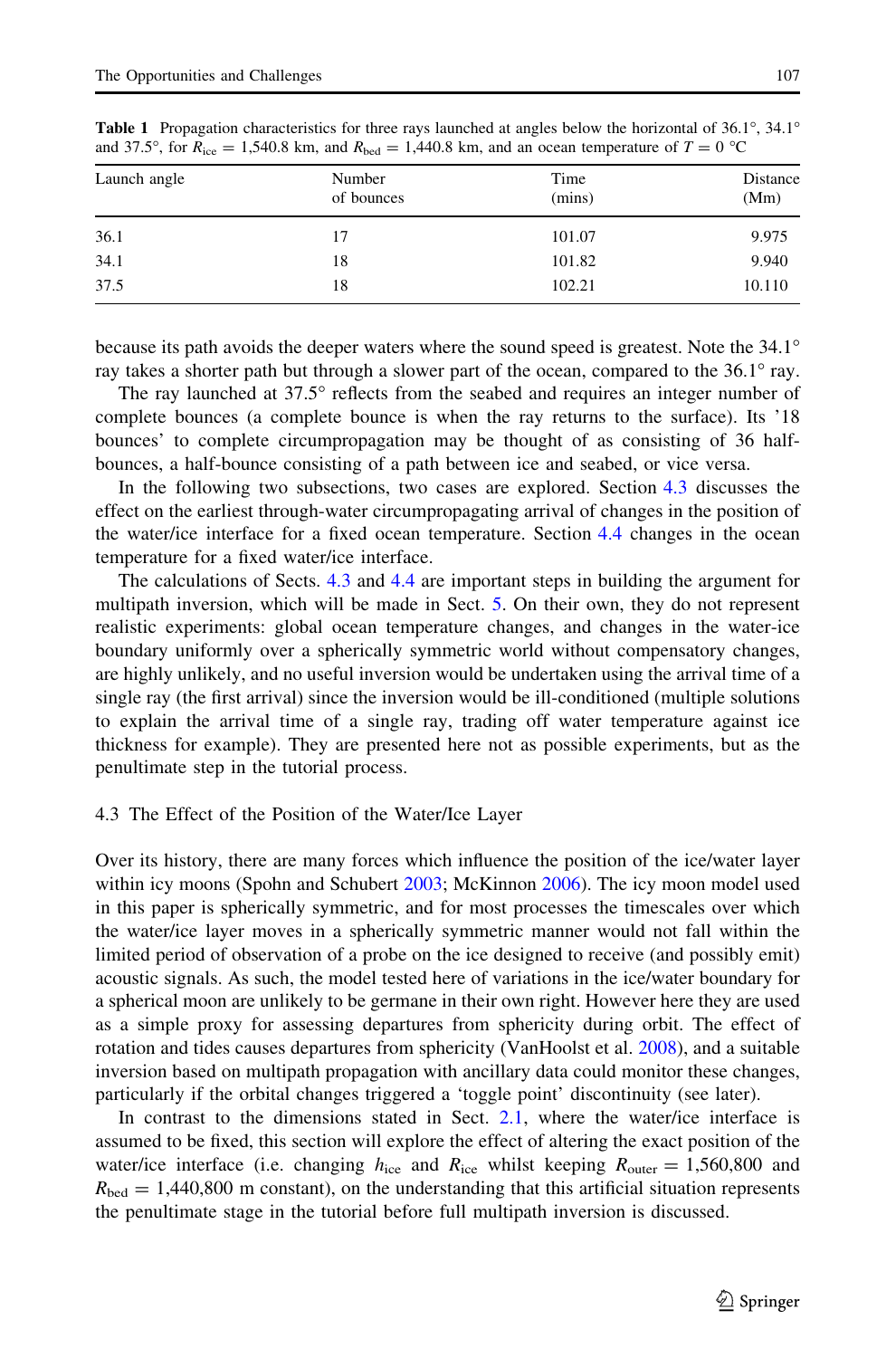<span id="page-17-0"></span>Figure [7](#page-15-0) shows one example of a circumpropagating ray which is the first to complete through-water circumpropagation of the generic icy moon ocean under ice for the stated conditions. As with all the cases to be discussed in this subsection, the model assumes that the ocean temperature is uniform at  $0^{\circ}C$  (again, just for convenience as it simplifies the form of Eq. [7](#page-9-0)). This, the first of the rays to return to the point of origin after a single circumpropagation, does so by reflecting off the ice 16 times, and arrives at the starting point after grazing the ocean bottom 17 times. It is the ray which left the source (assumed to be at the base of the ice sheet) at an angle of  $36.1^{\circ}$  (to three significant figures) below the local horizontal (in practice, even highly directional sources have beams of finite angular extent).

The propagation path lengths and times for the rays which just graze the seabed (and which undertake the most rapid through-water circumpropagation) are shown in Table [2](#page-18-0) for the convenient artifice of assuming constant ocean temperature and constant values for the position of the seabed and the outer radius of the planet (i.e. the top of the ice sheet), as the position of the water/ice layer changes in 1 km increments.

As the ice thickness<sup>3</sup> increases incrementally from 14 to 25 km, the propagation time decreases monotonically (obviously this is an idealised model, and departures from sphericity and environmental inhomogeneities will cause significant perturbations). However between ice thicknesses of 12 and 13 km, the propagation time for the first circumpropagating ray increases by nearly 49 s. This 'toggle point' transition occurs because the propagation path undergoes qualitative changes, with respect to the number of reflections of the water/ice interface which the earliest through-water circumpropagating ray requires. Between ice thicknesses of 26 and 27 km, the travel time for the first through-water arrival undergoes another large discontinuous increase by over 40 s. Like the one which occurred between ice thicknesses of 12 and 13 km, this discontinuity also occurs because of an increase by one in the number of reflections required for circumpropagation by the ray which grazes the seabed. Figure [8](#page-18-0) plots the travel time against the ice thickness shown in Table [2](#page-18-0). Figure [9](#page-19-0) shows, for each ice thickness, what the change in travel time for the most rapid through-water circumpropagation would be were the ice thickness to increase by 1 km.

### 4.4 The Effect of the Ocean Temperature

Table [3](#page-19-0) plots the propagation characteristics for the most rapid through-water ray to circumpropagate the moon and return to source [for the generic spherical icy moon with uniform material properties, including a fixed sea floor  $(R_{\text{hed}} = 1,440,800 \text{ m})$ , external radius  $(R_{\text{outer}} = 1,560,800 \text{ m})$ , and a fixed position for the water/ice interface  $(R<sub>ice</sub> = 1,534,000 \text{ m})$ . This is done as the uniform ocean temperature varies in increments of 1  $\degree$ C from 0 to 10  $\degree$ C (chosen for the numerical illustration only, and not implying the existence of any particular ocean temperature profile in reality).

A 'toggle point' occurs between 1 and  $2^{\circ}C$  (Fig. [10\)](#page-19-0), in that a change occurs in the number of bounces required to circumpropagate the moon and return to source. The qualitative change in the propagation pattern generates an effect which is proportionally much greater than would occur away from a toggle point (Fig. [11\)](#page-20-0).

This example illustrates how a change in the qualitative feature in the acoustic propagation can greatly increase the change in an observable far beyond any presupposed linear

<sup>&</sup>lt;sup>3</sup> Note that in this artificial calculation, the effect of changing ice thickness on the through-water propagation time is an indirect one, resulting from the fact that, for fixed  $R_{\text{bed}}$  and  $R_{\text{outer}}$ , any change in ice thickness perforce requires a change in the thickness of the water column.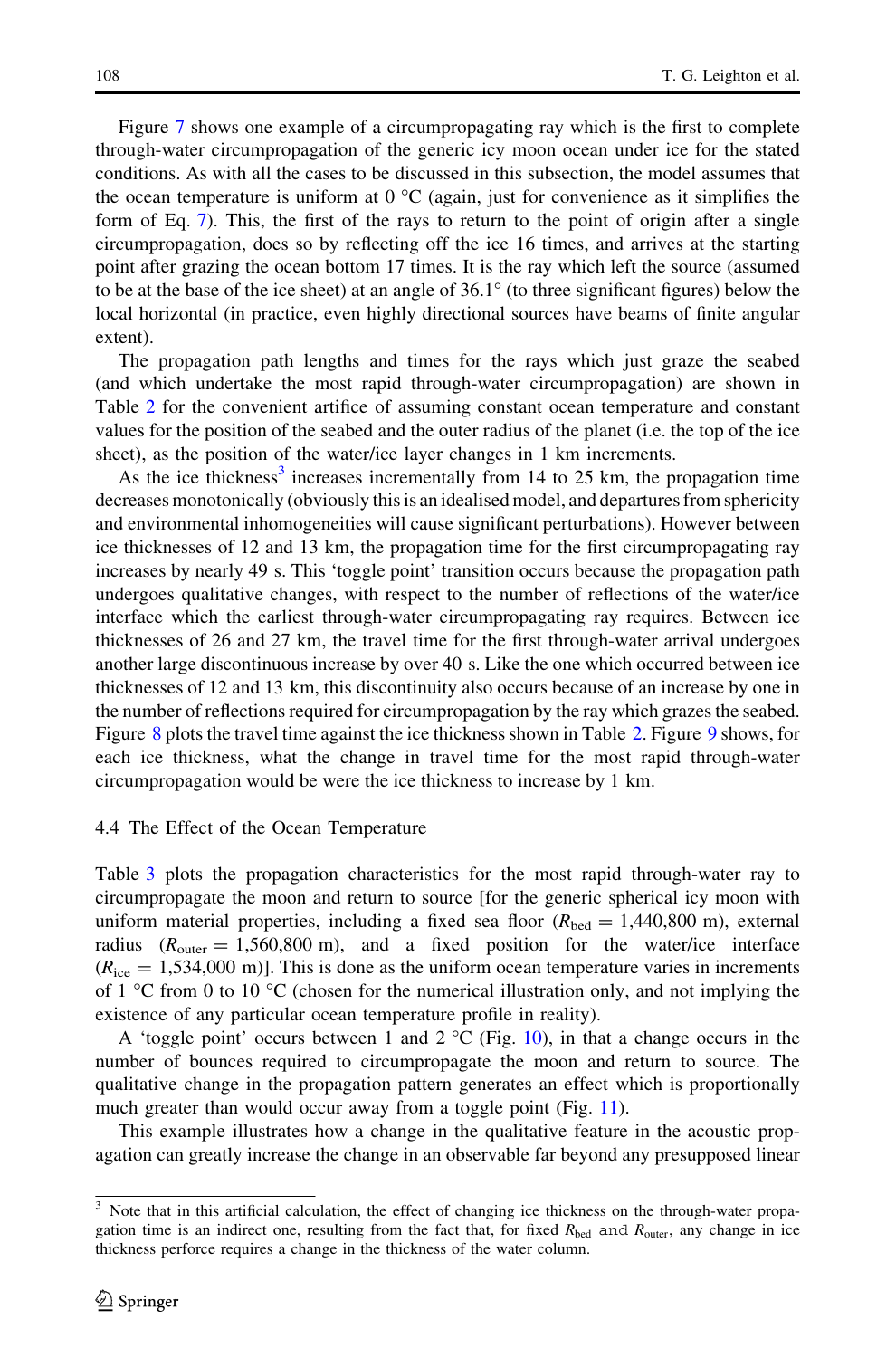<span id="page-18-0"></span>Table 2 For the generic spherical icy moon of this paper with uniform material properties, for a fixed sea floor ( $R_{\text{bed}} = 1,440,800$  m) and external radius ( $R_{\text{outer}} = 1,560,800$  m) and a uniform ocean temperature of  $0^{\circ}$ C, the characteristics of the earliest-arriving through-water circumpropagating ray are tabulated as a function of the radius of the base of the ice sheet  $(R_{ice})$ , which is discretely changed in 1 km increments

| Ice<br>thickness<br>(km) | Radius of the base<br>of the ice sheet<br>$(R_{\rm ice}/\rm km)$ | Ray angle at<br>release from<br>source (degrees) | Number of times the ray grazes<br>the seafloor during one<br>circumpropagation | Travel<br>time<br>(s) | Path<br>length<br>(Mm) |
|--------------------------|------------------------------------------------------------------|--------------------------------------------------|--------------------------------------------------------------------------------|-----------------------|------------------------|
| 10                       | 1,550.8                                                          | 38.2878                                          | 16                                                                             | 6,053.1               | 10.0804                |
| 11                       | 1,549.8                                                          | 38.2893                                          | 16                                                                             | 6,048.9               | 10.0739                |
| 12                       | 1,548.8                                                          | 38.2907                                          | 16                                                                             | 6.044.8               | 10.0675                |
| 13                       | 1,547.8                                                          | 36.0842                                          | 17                                                                             | 6,093.6               | 10.0197                |
| 14                       | 1,546.8                                                          | 36.0855                                          | 17                                                                             | 6,089.4               | 10.0133                |
| 15                       | 1,545.8                                                          | 36.0868                                          | 17                                                                             | 6,085.2               | 10.0068                |
| 16                       | 1,544.8                                                          | 36.0881                                          | 17                                                                             | 6,081.0               | 10.0004                |
| 17                       | 1,543.8                                                          | 36.0894                                          | 17                                                                             | 6,076.9               | 9.9940                 |
| 18                       | 1,542.8                                                          | 36.0908                                          | 17                                                                             | 6,072.7               | 9.9876                 |
| 19                       | 1,541.8                                                          | 36.0921                                          | 17                                                                             | 6,068.5               | 9.9811                 |
| 20                       | 1,540.8                                                          | 36.0935                                          | 17                                                                             | 6,064.3               | 9.9747                 |
| 21                       | 1,539.8                                                          | 36.0949                                          | 17                                                                             | 6,060.1               | 9.9683                 |
| 22                       | 1,538.8                                                          | 36.0964                                          | 17                                                                             | 6,056.0               | 9.9618                 |
| 23                       | 1,537.8                                                          | 36.0978                                          | 17                                                                             | 6,051.8               | 9.9554                 |
| 24                       | 1,536.8                                                          | 36.0993                                          | 17                                                                             | 6,047.6               | 9.9490                 |
| 25                       | 1,535.8                                                          | 36.1007                                          | 17                                                                             | 6,043.4               | 9.9426                 |
| 26                       | 1,534.8                                                          | 36.1022                                          | 17                                                                             | 6,039.2               | 9.9361                 |
| 27                       | 1,533.8                                                          | 34.1326                                          | 18                                                                             | 6,079.3               | 9.8959                 |
| 28                       | 1,532.8                                                          | 34.1339                                          | 18                                                                             | 6,075.1               | 9.8895                 |
| 29                       | 1,531.8                                                          | 34.1353                                          | 18                                                                             | 6,070.9               | 9.8831                 |
| 30                       | 1,530.8                                                          | 34.1367                                          | 18                                                                             | 6,066.7               | 9.8767                 |

Two pairs of adjacent rows (for ice thicknesses of 12 and 13 km, and 26 and 27 km) are italicised, indicating the 'toggle point' where, for these ocean parameters, the 1 km incremental change in the position of the water/ice interface changes the number of reflections required to complete the earliest through-water circumpropagation. The ocean geometry (for ice thickness 26.8 km) is close to the toggle point which occurs between 26 and 27 km ice thickness. Throughout this paper, the precision to which values are calculated is not meant to reflect their accuracy, but rather the caution used in these preliminary calculations before the magnitude of the effects at the toggle points has been evaluated

Fig. 8 Plot of the travel time for the earliest-arriving throughwater circumpropagating ray which returns to the position of the source, as a function of the thickness of the ice (data from Table 2)



relationship. Furthermore it points to ways in which such observables could be exploited to provide more sensitive measurements of the ocean environment. Whilst the heterogeneity and bathymetry of the ice seas of Earth and the icy moons are vastly more complicated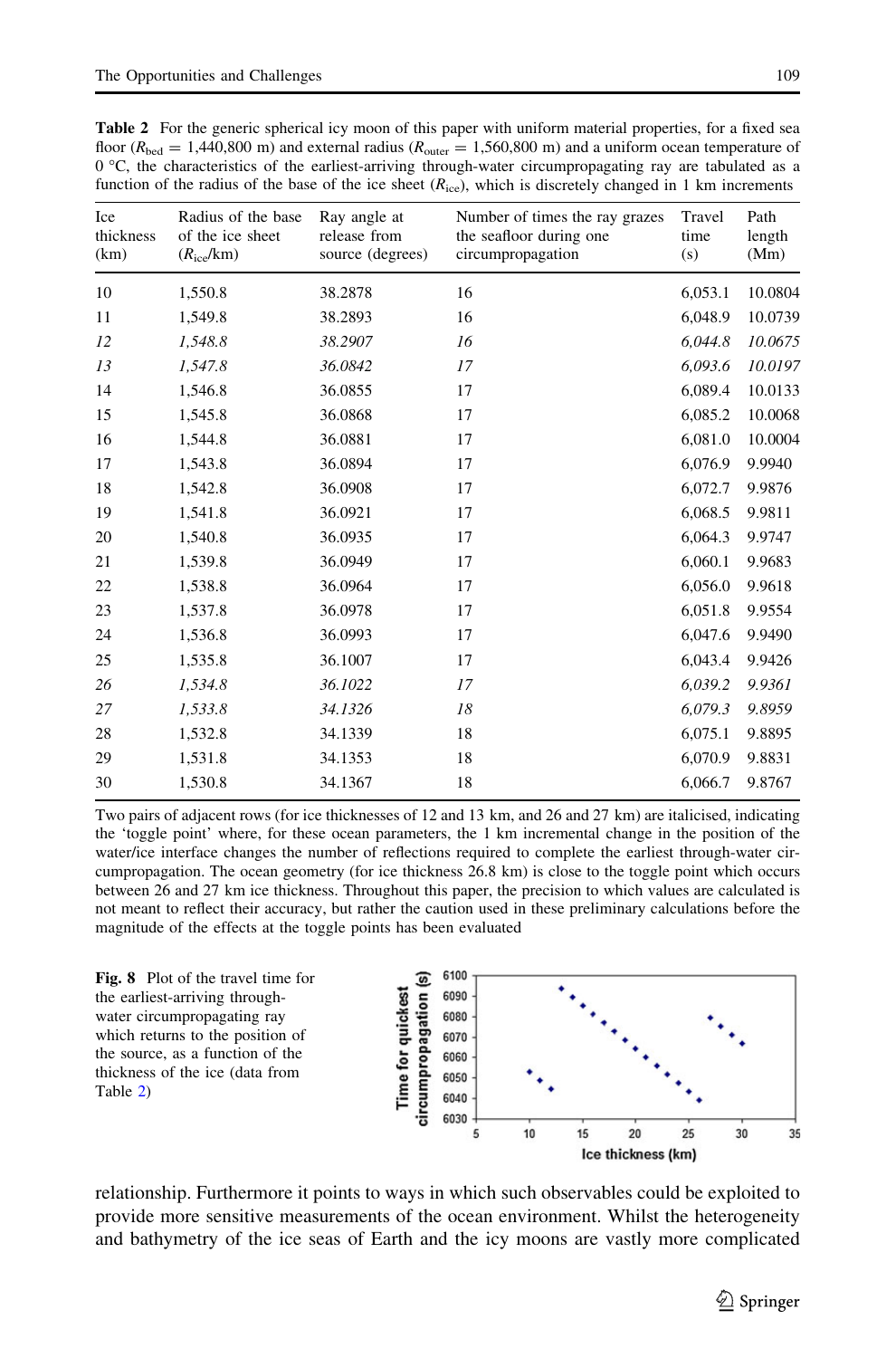<span id="page-19-0"></span>

Table 3 For the generic spherical icy moon of this paper with uniform material properties [for a fixed sea floor ( $R_{\text{bed}} = 1,440,800$  m), external radius ( $R_{\text{outer}} = 1,560,800$  m), and for fixed position of the water/ice interface ( $R_{ice} = 1,534,000$  m) and a fixed ice thickness of 26.8 km)], the propagation characteristics are tabulated for the most rapid through-water ray to circumpropagate the moon and return to source

| Temperature<br>(°C) | Number of times the ray grazes the seafloor<br>during one circumpropagation | Launch angle<br>(degrees) | Travel<br>time(s) | Distance<br>(Mm) |
|---------------------|-----------------------------------------------------------------------------|---------------------------|-------------------|------------------|
| $\mathbf{0}$        | 18                                                                          | 34.13                     | 6,080.4           | 9.8972           |
| 1                   | 18                                                                          | 34.07                     | 6,063.0           | 9.8955           |
| 2                   | 17                                                                          | 35.97                     | 6,003.0           | 9.9272           |
| 3                   | 17                                                                          | 35.90                     | 5,987.4           | 9.9252           |
| $\overline{4}$      | 17                                                                          | 35.84                     | 5,971.8           | 9.9235           |
| 5                   | 17                                                                          | 35.78                     | 5,957.4           | 9.9218           |
| 6                   | 17                                                                          | 35.72                     | 5,943.0           | 9.9201           |
| 7                   | 17                                                                          | 35.66                     | 5,928.6           | 9.9184           |
| 8                   | 17                                                                          | 35.60                     | 5,915.4           | 9.9168           |
| 9                   | 17                                                                          | 35.55                     | 5,902.2           | 9.9153           |
| 10                  | 17                                                                          | 35.49                     | 5,889.6           | 9.9137           |

This is done as the uniform ocean temperature varies in increments of 1  $^{\circ}$ C from 0 to 10  $^{\circ}$ C (chosen for the numerical illustration only, and not implying the existence of any particular ocean temperature on any given moon). As with Table [2](#page-18-0), the pair of rows that are italicized indicate the occurrence of a 'toggle point'



than those assumed in the simple model of this study, the existence of toggle points could provide useful indicators of environmental change even at shorter ranges than those required for circumpropagation.

Inversions based on the arrival time of the first ray are however insufficient to provide a unique answer unless a sufficient number of environmental parameter values have been confirmed by alternative means. For example, an observed first arrival circumpropagation time of  $\sim 6,050$  s could correspond to an ice thickness is of  $\sim 11$  or  $\sim 24$  km with a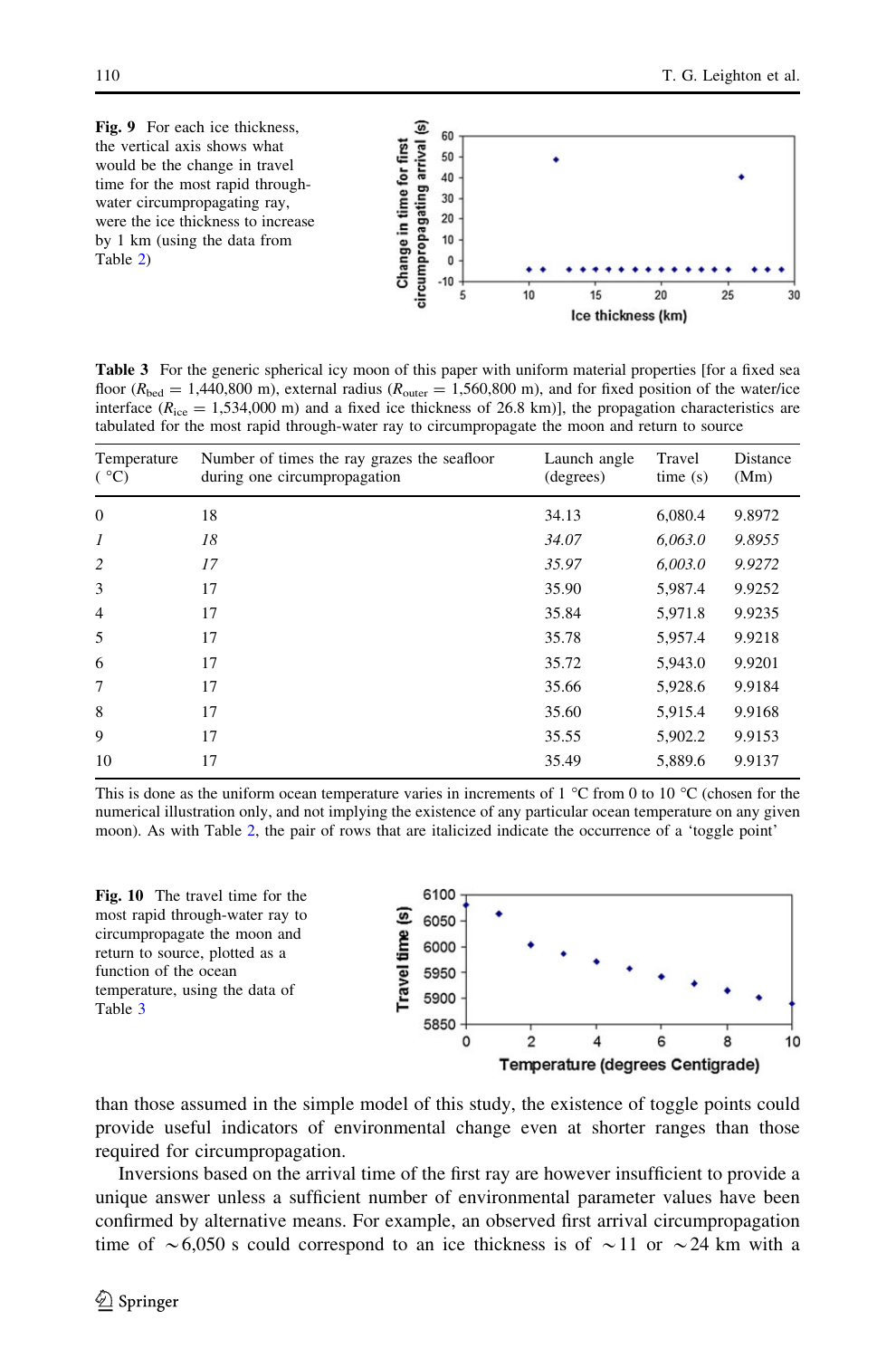<span id="page-20-0"></span>

Fig. 11 For each ocean temperature cited on the abscissa, the value on the mantissa shows the change in travel time (for the most rapid through-water ray to circumpropagate the moon and return to source) between the travel time at the cited temperature, and the travel time at a temperature of  $1 \degree C$  greater. Data obtained from Table [3](#page-19-0)

temperature of 0 °C (see Fig. [8](#page-18-0)) or  $\sim$  26.8 km with a temperature of about 1.5 °C (Fig. [10](#page-19-0)). Even in a spherically symmetric world, the single observable of travel time for the first arrival cannot be interpreted if enough environmental variables have not been tied down using independent measurements. In general, the greater the number of unknowns, the more data need to be used as input to the inversion. Fortunately, in the case of acoustic propagation in icy moons, considerable data in addition to the first arrival time is available through the energy which propagates along other paths to the receiver each time the source emits a signal. Their nature will be discussed in the conclusion to this tutorial.

# 5 Conclusions

This paper introduces key concepts in using long range acoustic propagation to monitor an ocean environment. It considers a model of a generic icy moon's ocean and within it generates sound speed profiles to consider the paths of those acoustic rays which propagate through the water, but which only interact with the ice-water interface. The model of the moon itself is very much simplified, in that the moon is assumed to be spherically symmetric, and is divided up into three types of material (water, ice and other material), such that at any given radius only one type of material occurs, and it has uniform density wherever that material occurs on the moon. The key acoustical finding (that raypaths follows the arcs of circles if the sound speed gradient is linear) is used in simple 'flat world' examples, which are then criticized for failure to take into account planetary curvature, variation of  $g$  with depth, and inappropriate integration of  $\nabla P_h = \rho_w g$  to obtain the contribution to hydrostatic pressure by the water column. The extreme example of when these factors must be taken into account (circumpropagation) was used to illustrate the position of 'toggle points', discontinuities in the travel time for the first arrival ray as the environment changes monotonically. However two issues remain: first, the nature of the monotonic changes (changes due to orbits around planet and sun are more likely than spherically symmetric changes to water temperature and water/ice interfaces); second, without sufficient constraints through independent measurements of environmental parameters, such calculations cannot be inverted (an ambiguity between ice thickness and water temperature in inferring the environment from the first arrival time was shown at the end of Sect. [4\)](#page-12-0). However all the examples shown in Sects. 3 and 4 consider the arrival of one ray. The real value of the technique comes when the range of raypaths that might be detected is considered. A single emission produces a sequence of arrivals corresponding to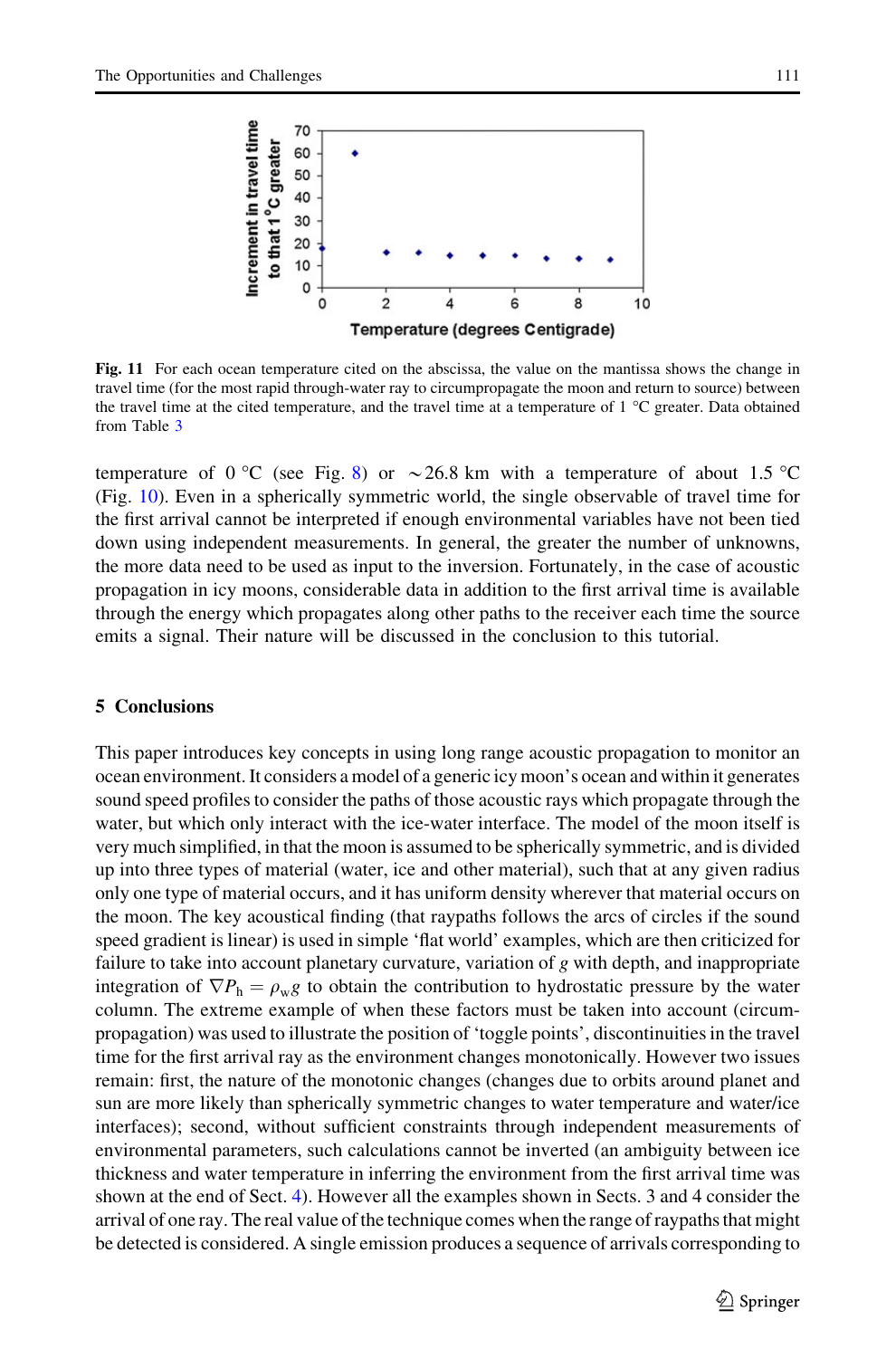



different multipaths, and discontinuous changes to that sequence become sensitive change detectors e.g. if the moon changes the degree of asphericity during orbit. Europa is known to have the shape of a tri-axial ellipsoid with radii  $\zeta_a$ ,  $\zeta_b$  and  $\zeta_c$  such that at the surface the equatorial flattening  $(\zeta_b - \zeta_a)$  is of  $\sim$  2.4 km and the polar one  $(\zeta_c - \zeta_a)$  is  $\sim$  3.2 km.

Figure 12 plots the paths of rays in the generic icy moon ocean from a range of launch angles from a source at the water/ice interface. These calculations have a vertical axis of rotational symmetry for assumed conditions. The various rays will propagate around the world, and a subset of these will be detected at a remote sensor. Ignoring waves that propagate wholly or in part through the ice and seabed, the number detected will depend of the beamwidth and how it spreads, and some rays may take several circumpropagations before they reach the detector (signal-to-noise ratio allowing). Hence the sequence of arrivals might be schematically illustrated on Fig. [13](#page-22-0)a, where the earliest arrivals (corresponding to the deepest ray paths if for the moment we restrict ourselves to through-water propagation only) are infrequent, but as time progresses during the first tranche of arrivals (those which only require one circumpropagation to return to source), the later arrivals occur more frequently. The simple example illustrated in Fig. [13](#page-22-0) shows that the measured late arrivals within the first tranche agree with the predictions, indicating that the temperature in the model for ray paths restricted to shallow waters just beneath the icecap, are correct. However the predicted early arrivals are slower than the measured ones, indicating that the temperature close to the seabed differs from that assumed in the model (and is probably warmer).

It is of course entirely appropriate to question the value of this current study, given the extreme simplifications involved in the current model. The results shown here are intended to be indicative, $4$  but that does not make them without value. The moon will depart from spherical symmetry, and from the simple model of three homogeneous material types, each material having an unvarying density and temperature wherever it occurs. However the modelling in Tables [2](#page-18-0) and [3](#page-19-0) is calculated by considering single arcs, and multiplying the effect to obtain results for circumpropagation: departures in spherical symmetry would be revealed by arc-to-arc variations, if sufficient sensors could be deployed to detect these, and could provide a valuable diagnostic tool for the ocean environment.

The example of circumpropagation is somewhat artificial: a sound source which is sufficiently loud to generate a signal that is detectable above the noise and reverberation after

<sup>&</sup>lt;sup>4</sup> Repeated calculations, setting up the numerical scheme in different independent ways, showed that the toggle points in Tables [2](#page-18-0) and [3](#page-19-0) could shift by  $\pm 1$  km or  $\pm 1$  °C. However the object of this study is to draw attention to their existence and trends, not to the exact values of the output.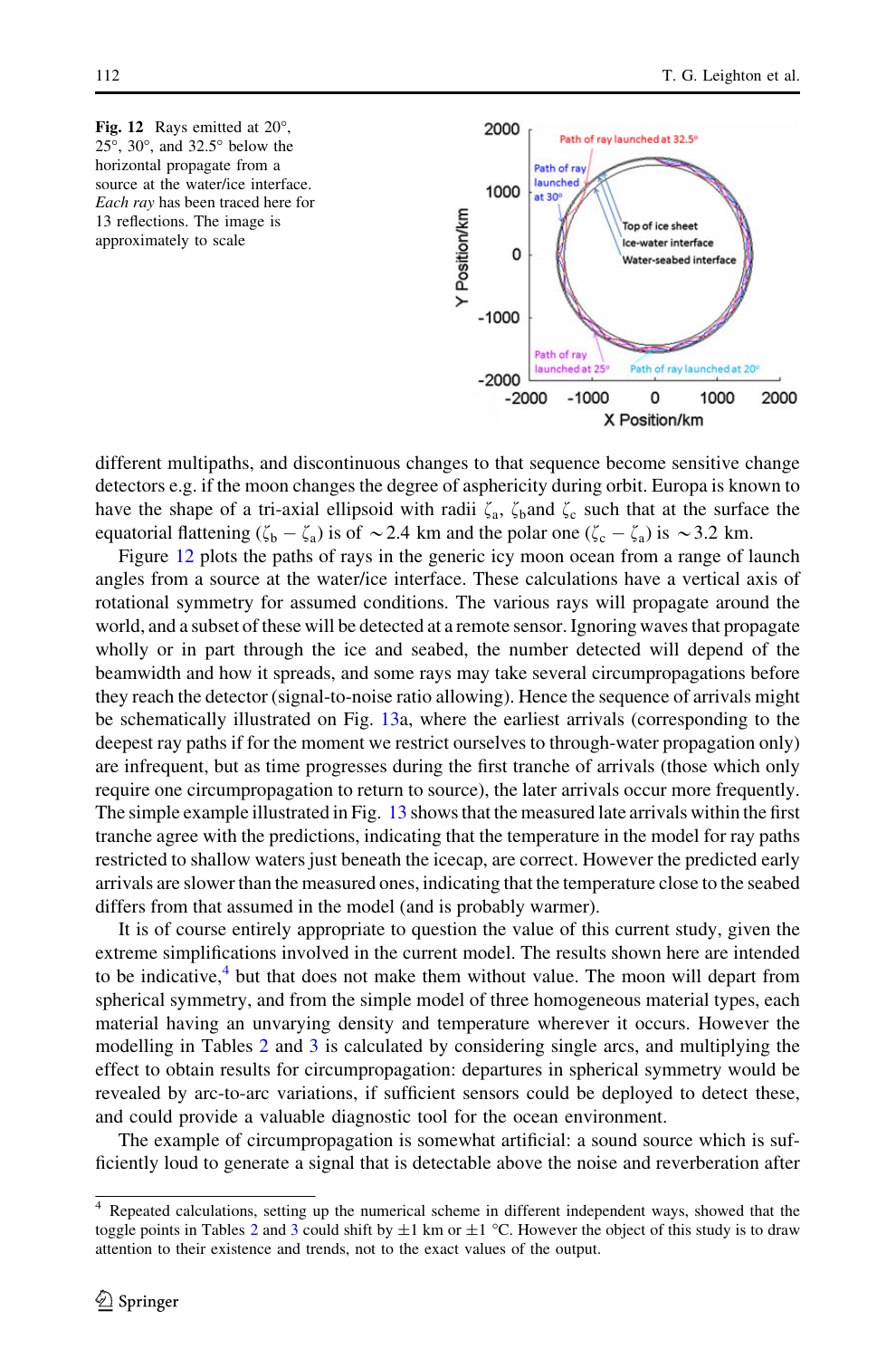<span id="page-22-0"></span>

Fig. 13 Schematic showing the arrival times of pressure pulses detected at a point that is remote from the source, specifically the first tranche of arrivals to be detected at the position of the source after completing one circumpropagation only through the water column (other paths, and later tranches corresponding to multiple circumpropagations, are neglected). Comparison of panels (a) and (b) illustrates the case where the late arrivals are observed at the times predicted by the code, but where the early arrivals are detected prematurely in comparison with the numerical predictions

circumpropagating around the planet would, if naturally produced by collision or ice fracture, have resulted from such an energetic event that the measurement site itself could conceivably have been destroyed. However a focus point for sound at the moon's point diametrically opposite to the source would occur in the model used here, and in the idealised model the contribution to attenuation caused by geometrical spreading losses will be reversed as signals converge towards the source or its diametric pole.

Another simplification in this model is found in the simple specular reflections from the sea-ice interface, and the lateral homogeneity of the sound speed profile. These are not likely to be found in a real icy moon such as Europa (the base of the ice sheet will be shaped and may contain bubbles). However the calculations undertaken in this paper were not done to provide accurate predictions for experimental conditions on any given icy moon, but rather to show the trends and potentials for through-water propagation on that moon. If round-planet propagation can be predicted, then shorter ranges which are nevertheless sufficiently great for meaningful inversions, are feasible. Extension of such longrange propagation techniques to include seismic and other waves in the ice and mantle, and application to other bodies, would need consideration for a practical inversion.

It is important to recall that the scope of any equipment which is eventually placed on Europa will be limited, so that whilst in principle it is possible to determine far more from long-range propagation than these calculations suggest, equipment limitations will restrict the observations. For example, whilst the angle of propagation of each ray in the ocean could be determined using a hydrophone array in the water column, such a deployment would be extremely difficult. This study has restricted itself to simple direct observables, and if the limited equipment payload for Europa is to be optimised, quantitative studies of what can be achieved with limited resources are an important component of planning.

#### **References**

- M.A. Ainslie, T.G. Leighton, Near resonant bubble acoustic cross-section corrections, including examples from oceanography, volcanology, and biomedical ultrasound. J. Acoust. Soc. Am. 126(5), 2163–2175 (2009)
- J.D. Anderson, G. Schubert, R.A. Jacobson, E.L. Lau, W.B. Moore, W.L. Sjogren, Europa's differentiated internal structure: inferences from four Galileo encounters. Science 281(5385), 2019–2022 (1998)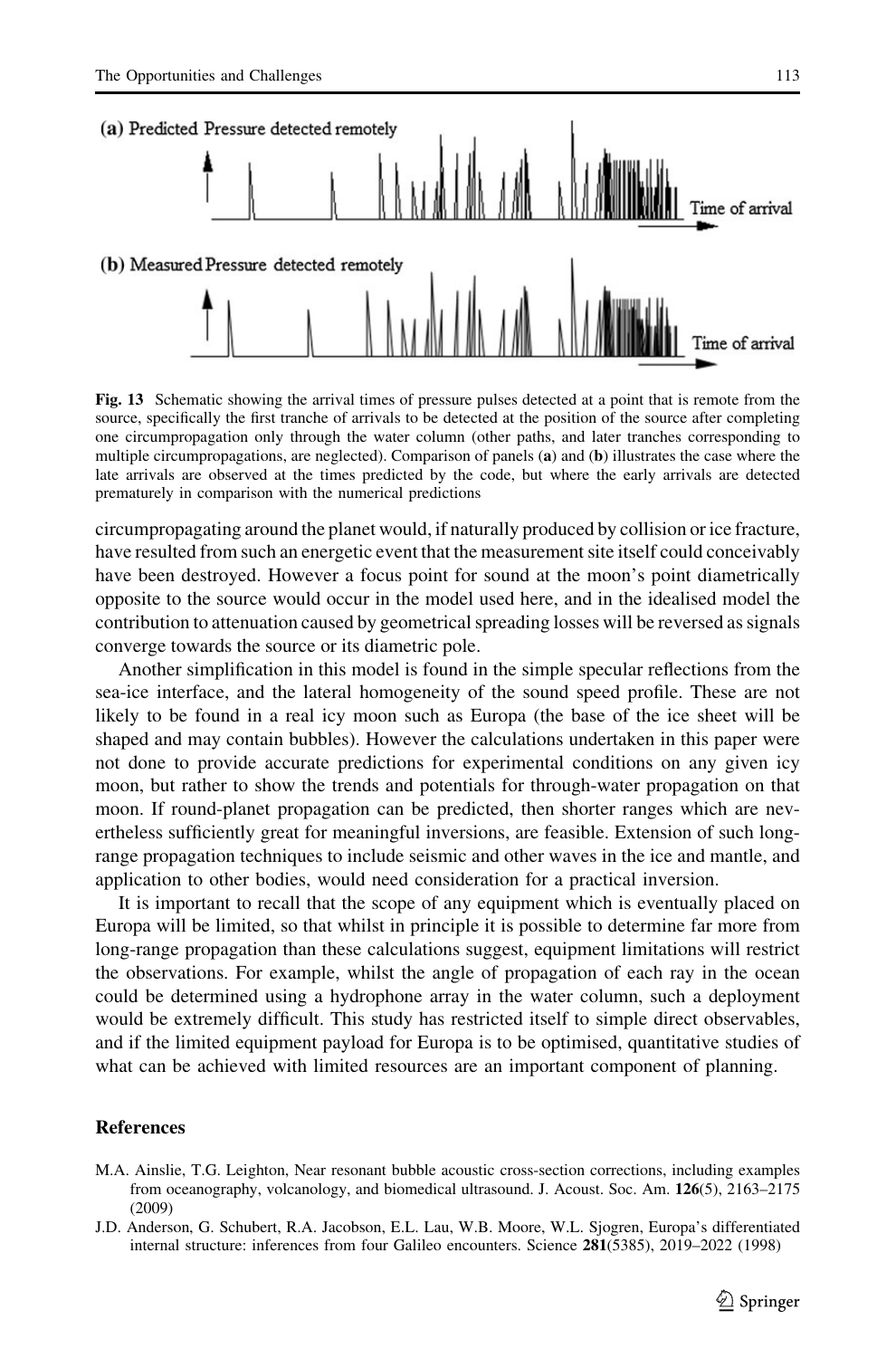- <span id="page-23-0"></span>W.W.L. Au, S.W. Martin, Why dolphin biosonar perform so well in-spite of mediocre "equipment". IET Radar Sonar Navig. 6(6), 566–575 (2012)
- H. E. Bass, H. Yan, Passive acoustic tornado detector and detection method. United States Patent 5355350 (1994)
- C. Béghin, C. Sotin, M. Hamelin, Titan's native ocean revealed beneath some 45 km of ice by a Schumannlike resonance. C.R. Geosci. 342, 425–433 (2010)
- D. Brecht, L. Ginzkey, Contribution to the hydroacoustic ocean monitoring of the UN Test Ban Treaty; signal classification by an autonomous buoy system. J. Acoust. Soc. Am.  $107(2)$ ,  $1049-1052$  (2000)
- C.-T. Chen, F.J. Millero, Speed of sound in seawater at high pressures. J. Acoust. Soc. Am. 62, 1129–1135 (1977)
- A. Cook, V. Masek, in The SEAformatics Project: Empowering the Seafloor. Proceedings of the OCEANS 2009, MTS/IEEE Biloxi—Marine Technology for Our Future: Global and Local Challenges, 26–29 Oct 2009. Print ISBN: 978-1-4244-4960-6 (2009)
- G.D. Crawford, D.J. Stevenson, Gas driven water volcanism in the resurfacing of Europa. Icarus 73, 66–79 (1988)
- G.T. Delory, J.G. Luhmann, D.W. Curtis, L.D. Friedman, J.H. Primbsch, F.S. Mozer, in Development of an Audio Microphone for the Mars Surveyor 98 Lander. Proceedings of the First International Conference on Mars Polar Science and Exploration, Lunar and Planetary Institute Contributions, 953, 6 (1998)
- B.D. Dushaw, P.F. Worcester, W.H. Munk, R.C. Spindel, J.A. Mercer, B.M. Howe, K. Metzger Jr, T.G. Birdsall, R.K. Andrew, M.A. Dzieciuch, B.D. Cornuelle, D. Menemenlis, A decade of acoustic thermometry in the North Pacific Ocean. J. Geophys. Res. 114, C07021 (2009). doi:[10.1029/](http://dx.doi.org/10.1029/2008JC005124) [2008JC005124](http://dx.doi.org/10.1029/2008JC005124)
- N.P. Fofonoff, R.C. Millard, Jr., Algorithms for computation of fundamental properties of seawater. UNESCO Technical Papers in Marine Science No. 44, endorsed by UNESCO/SCOR/ICES/IAPSO Joint Panel on Oceanographic Tables and Standards and SCOR Working Group 51, UNESCO (1983)
- M.R. Frank, C.E. Runge, H.P. Scott, S.J. Maglio, J. Olsoa, V.B. Prakapenka, G. Shen, Experimental study of the NaCl–H2O system up to 28 GPa: implications for ice-rich planetary bodies. Phys. Earth Planet. Inter. 155(1–2), 152–162 (2006)
- M. Fulchignoni, F. Ferri, F. Angrilli, A.J. Ball, A. Bar-Nun, M.A. Barucci, C. Bettanini, G. Bianchini, W. Borucki, G. Colombatti, M. Coradini, A. Coustenis, S. Debei, P. Falkner, G. Fanti, E. Flamini, V. Gaborit, R. Grard, M. Hamelin, A.M. Harri, B. Hathi, I. Jernej, M.R. Leese, A. Lehto, P.F. Lion Stoppato, J.J. Lopez-Moreno, T. Makinen, J.A.M. McDonnell, C.P. McKay, G. Molina-Cuberos, F.M. Neubauer, V. Pirronello, R. Rodrigo, B. Saggin, K. Schwingenschuh, A. Seiff, F. Simoes, H. Svedhem, T. Tokano, M.C. Towner, R. Trautner, P. Withers, J.C. Zarnecki, In situ measurements of the physical characteristics of Titan's environment. Nature 438, 785–791 (2005)
- E.J. Gaidos, K.H. Nealson, J.L. Kirschvink, Life in ice-covered oceans. Science 284(5420), 1631–1633 (1999)
- O. Grasset, C. Sotin, F. Deschamps, On the internal structure and dynamics of Titan. Planet. Space Sci. 48(7–8), 617–636 (2000)
- R. Greenberg, Tides and the biosphere of Europa. Am. Sci. 90, 48–55 (2002)
- R.N. Hadcock, R.R. Chipman, M. Horn, R.F. Chance, Integrated system for aircraft crack detection. US Patent 5,065,630 (1991)
- A. Hagermann, P.D. Rosenberg, M.C. Towner, J.R.C. Garry, H. Svedhem, M.R. Leese, B. Hathi, R.D. Lorenz, J.C. Zarnecki, Speed of sound measurements and the methane abundance in Titan's atmosphere. Icarus 189, 538–543 (2007)
- G.V. Hoppa, B.R. Tufts, R. Greenberg, P.E. Geissler, Formation of cycloidal features on Europa. Science 285, 1899–1902 (1999)
- G. Hoppa, R. Greenberg, B.R. Tufts, P. Geissler, C. Phillips, M. Milazzo, Distribution of strike-slip faults on Europa. J. Geophys. Res. 105(22), 617–628 (2000)
- H. Hussmann, F. Sohl, T. Spohn, Subsurface oceans and deep interiors of medium-sized outer planet satellites and large trans-neptunian objects. Icarus 185, 258–273 (2006)
- L. Iess, R.A. Jacobson, M. Ducci, D.J. Stevenson, J.I. Lunine, J.W. Armstrong, S.W. Asmar, P. Racioppa, N.J. Rappaport, P. Tortora, The tides of Titan. Science 1219631 (Published online 28 June 2012). doi[:10.1126/science.1219631](http://dx.doi.org/10.1126/science.1219631) (2012)
- F.B. Jensen, W.A. Kuperman, M.B. Porter, H. Schmidt, Computational Ocean Acoustics (Springer, New York, 2000)
- J. Jiang, K. Baik, T.G. Leighton, Acoustic attenuation, phase and group velocities in liquid-filled pipes II: simulation for spallation neutron sources and planetary exploration. J. Acoust. Soc. Am. 130(2), 695–706 (2011)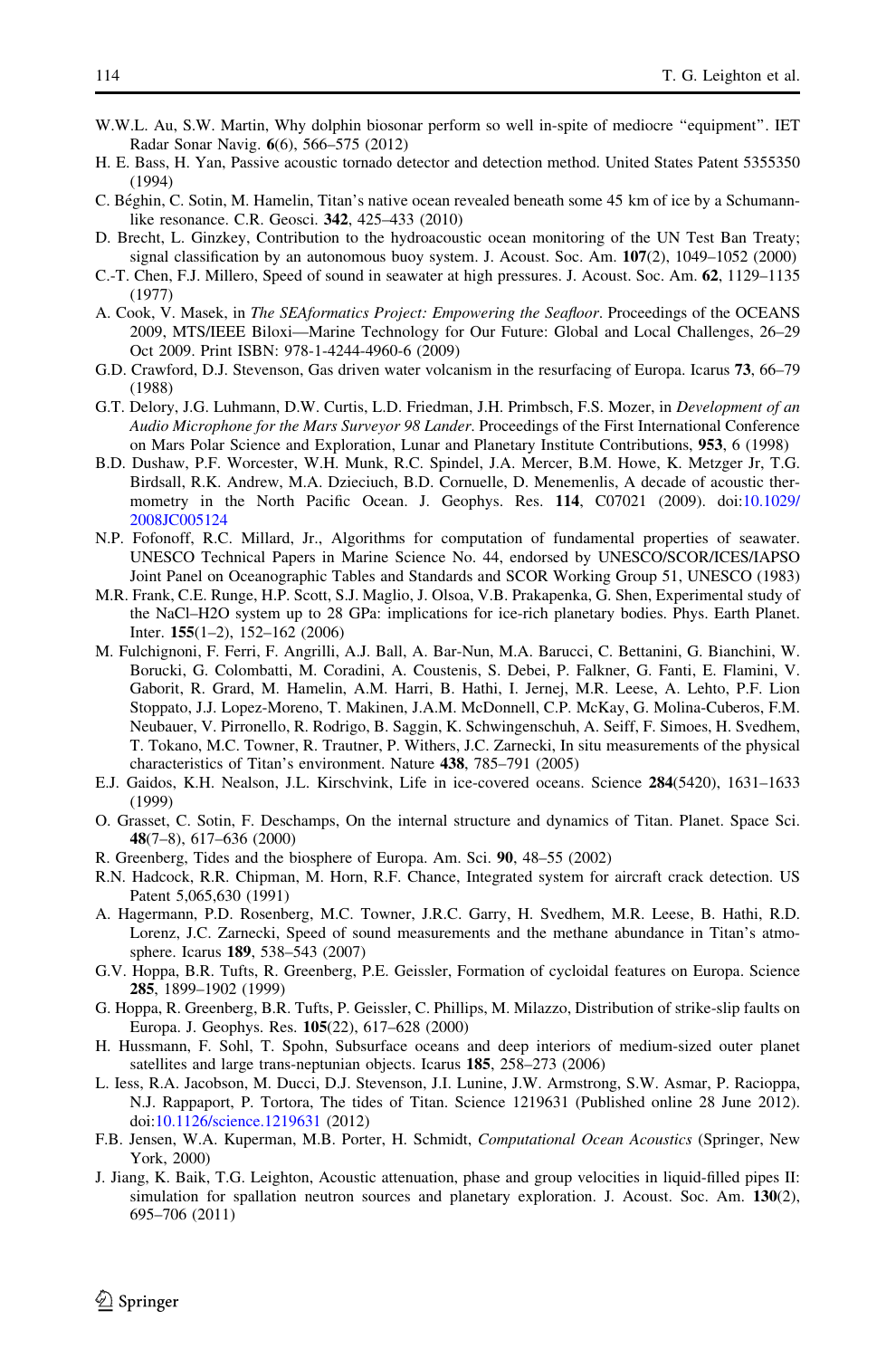- <span id="page-24-0"></span>L. Ksanfomality, N.V. Goroschkova, V. Khondryev, Wind velocity near the surface of Venus from acoustic measurements. Cosmic Res. 21, 161–167 (1983a)
- L.V. Ksanfomality, F.L. Scarf, W.W.L. Taylor, The electrical activity of the atmosphere of Venus, in Venus, ed. by D.M. Hunten, L. Colin, T.M. Donahue, V.I. Moroz (University of Arizona Press, Tucson, 1983b), pp. 565–603
- R.L. Kovach, C.F. Chyba, Seismic detectability of a subsurface ocean on Europa. Icarus 150, 279–287 (2001)
- S. Lee, M. Zanolin, A.M. Thode, R.T. Pappalardo, N.C. Makris, Probing Europa's interior with natural sound sources. Icarus 165, 144–167 (2003)
- S. Lee, R.T. Pappalardo, N.C. Makris, Mechanics of tidally driven fractures in Europa's ice shell. Icarus 177, 367–379 (2005)
- I. Leifer, D. Tang, The acoustic signature of marine seep bubbles. J. Acoust. Soc. Am. 121, EL35–EL40 (2007)
- T.G. Leighton, The Acoustic Bubble (Academic Press, London, 1994), p. 28
- T.G. Leighton, The use of acoustics in space exploration. ISVR Technical Report 314, University of Southampton (2007)
- T.G. Leighton, The use of extra-terrestrial oceans to test ocean acoustics students. J. Acoust. Soc. Am. 131(3 Pt 2), 2551–2555 (2012)
- T.G. Leighton, A. Petculescu, The sound of music and voices in space. Acoust. Today 5(3), 17–29 (2009)
- T.G. Leighton, P.R. White, Quantification of undersea gas leaks from carbon capture and storage facilities, from pipelines and from methane seeps, by their acoustic emissions. Proc. R. Soc. A 468, 485–510 (2012)
- T.G. Leighton, A. Petculescu, Sounds in space: the potential uses for acoustics in the exploration of other worlds. Hydroacoustics 11, 225–238 (2008)
- T.G. Leighton, P.R. White, M.F. Schneider, The detection and dimension of bubble entrainment and comminution. J. Acoust. Soc. Am. 103(4), 1825–1835 (1998)
- T.G. Leighton, M. Farhat, J.E. Field, F. Avellan, Cavitation luminescence from flow over a hydrofoil in a cavitation tunnel. J. Fluid Mech. 480, 43–60 (2003)
- T.G. Leighton, P.R. White, D.C. Finfer, in The Sounds of Seas in Space. Proceedings of the International Conference on Underwater Acoustic Measurements, Technologies and Results, 2005, eds. by J.S. Papadakis, L. Bjorno, pp. 833–840
- T.G. Leighton, F. Fedele, A. Coleman, C. McCarthy, S. Ryves, A. Hurrell, A. De Stefano, P.R. White, A passive acoustic device for real-time monitoring the efficacy of shockwave lithotripsy treatment. Ultrasound Med. Biol. 34(10), 1651–1665 (2008a)
- T.G. Leighton, D.C. Finfer, P.R. White, The problems with acoustics on a small planet. Icarus 193(2), 649–652 (2008b)
- T.G. Leighton, D.C. Finfer, G.-H. Chua, P.R. White, J.K. Dix, Clutter suppression and classification using twin inverted pulse sonar (TWIPS). Proc. R. Soc. A 466, 3453–3478 (2010)
- T.G. Leighton, D.C. Finfer, G.-H. Chua, P.R. White, J.K. Dix, Clutter suppression and classification using twin inverted pulse sonar in ship wakes. J. Acoust. Soc. Am. 130(5), 3431–3437 (2011)
- T.G. Leighton, J. Jiang, K. Baik, Demonstration comparing sound wave attenuation inside pipes containing bubbly water and water droplet fog. J. Acoust. Soc. Am. 131(3) Part 2, 2413–2421 (2012)
- J.H. Lipps, S. Rieboldt, Habitats and taphonomy of Europa. Icarus 177(2), 515–527 (2005)
- N.C. Makris, Probing for an ocean on Jupiter's moon Europa with natural sound sources. Echoes 11(3), 1–3 (2001)
- N.C. Makris, S. Lee, A. Thode, J.D. Wilson, M. Zanolin, R.T. Pappalardo, Probing Europa's interior structure with natural ambient noise. American Geophysical Union, Fall Meeting 2001, abstract #P22B-0552 (2001)
- G.M. Marion, C.H. Fritsen, H. Eicken, M.C. Payne, The search for life on Europa: limiting environmental factors, potential habitats, and earth analogues. Astrobiology 3(4), 785–811 (2003)
- B. Mason, Marine survey sees net gain in number of fish species. Nature 425(6961), 889 (2003)
- W.B. McKinnon, On convection in ice I shells of outer Solar System bodies, with detailed application to Callisto. Icarus 183(2), 435–450 (2006)
- H. Medwin (ed.), Acoustical Oceanography: Sound in the Sea (Cambridge University Press, New York, 2005)
- H. Medwin, C.S. Clay, Fundamentals of Acoustical Oceanography (Academic Press, San Diego, 1998), pp. 4–5
- H.J. Melosh, A.G. Ekholm, A.P. Showman, R.D. Lorenz, The temperature of Europa's subsurface water ocean. Icarus 168, 498–502 (2004)